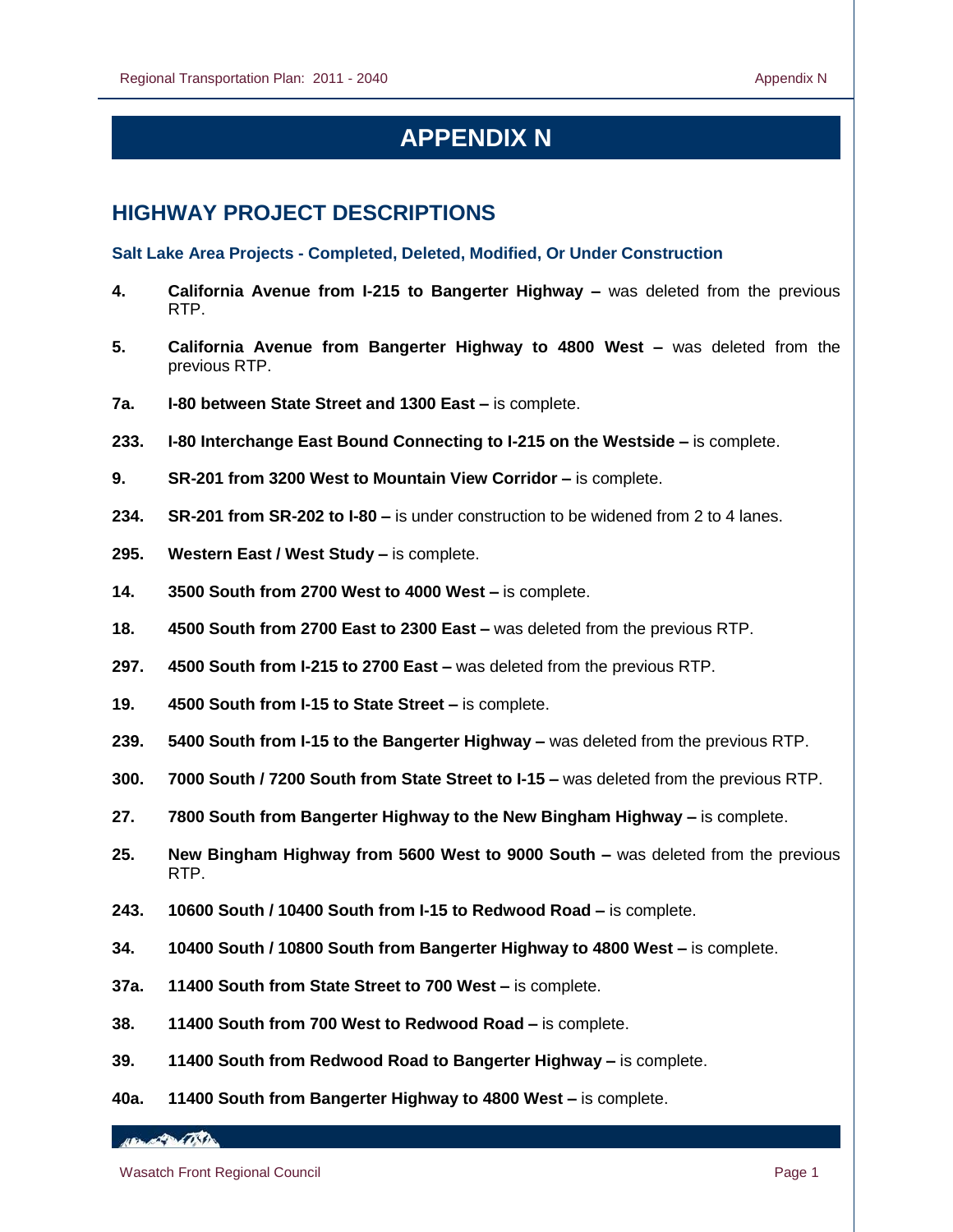- **40b. 11400 South from 4800 West to Valdania Street (5200 West) –** is complete.
- **43. 12600 South from 4800 West to 6000 West –** is complete.
- **44. Mountain View Corridor / Bangerter Highway Connector from the Mountain View Corridor to the Bangerter Highway –** was deleted from the previous RTP.
- **251. 14400 South from 4800 West to 5600 West –** is complete.
- **84. 8400 West from SR-201 to 3500 South –** was deleted from the previous RTP.
- **255b. 6400 West from 13000 South to 13400 South –** is complete.
- **77. 5600 West from 4400 South to 6200 South –** is complete.
- **259. 5600 West from 13400 South to 14400 South –** is complete.
- **260. 4800 West from California Avenue to SR-201 –** was deleted from the previous RTP.
- **262. 4800 West from Parkway Boulevard (2700 South) to 3500 South –** was deleted from the previous RTP.
- **263. 4800 West from 9000 South to Sky Drive –** is complete.
- **75. Gladiola Ave (3400 / 3200 West) from 500 South to California Avenue –** was deleted from the previous RTP.
- **265. 3200 West from Parkway Boulevard to 3500 South –** was deleted from the previous RTP.
- **54a. I-215 from SR-201 to 4700 South –** is complete.
- **101a. Redwood Road from Bangerter Highway to Porter Rockwell Road –** is complete.
- **101b. Redwood Road from Porter Rockwell Road to the Utah County Line –** is complete.
- **71. 900 West / Fine Street from 3300 South to 700 West –** was deleted from the previous RTP.
- **70. Bingham Junction Boulevard from 7000 South to 7800 South –** is complete.
- **88. I-15 from I-215 to the Beck Street –** is complete.
- **50. I-15 from Beck Street to 600 North –** is complete.
- **292. I-15 (Northbound) at 10600 South –** is complete.
- **36. I-15 Interchange at 11400 South –** is complete.
- **59a. 700 East from Carnation Drive (10142 South) to 11400 South –** is complete.

**ABLACTION OSTA**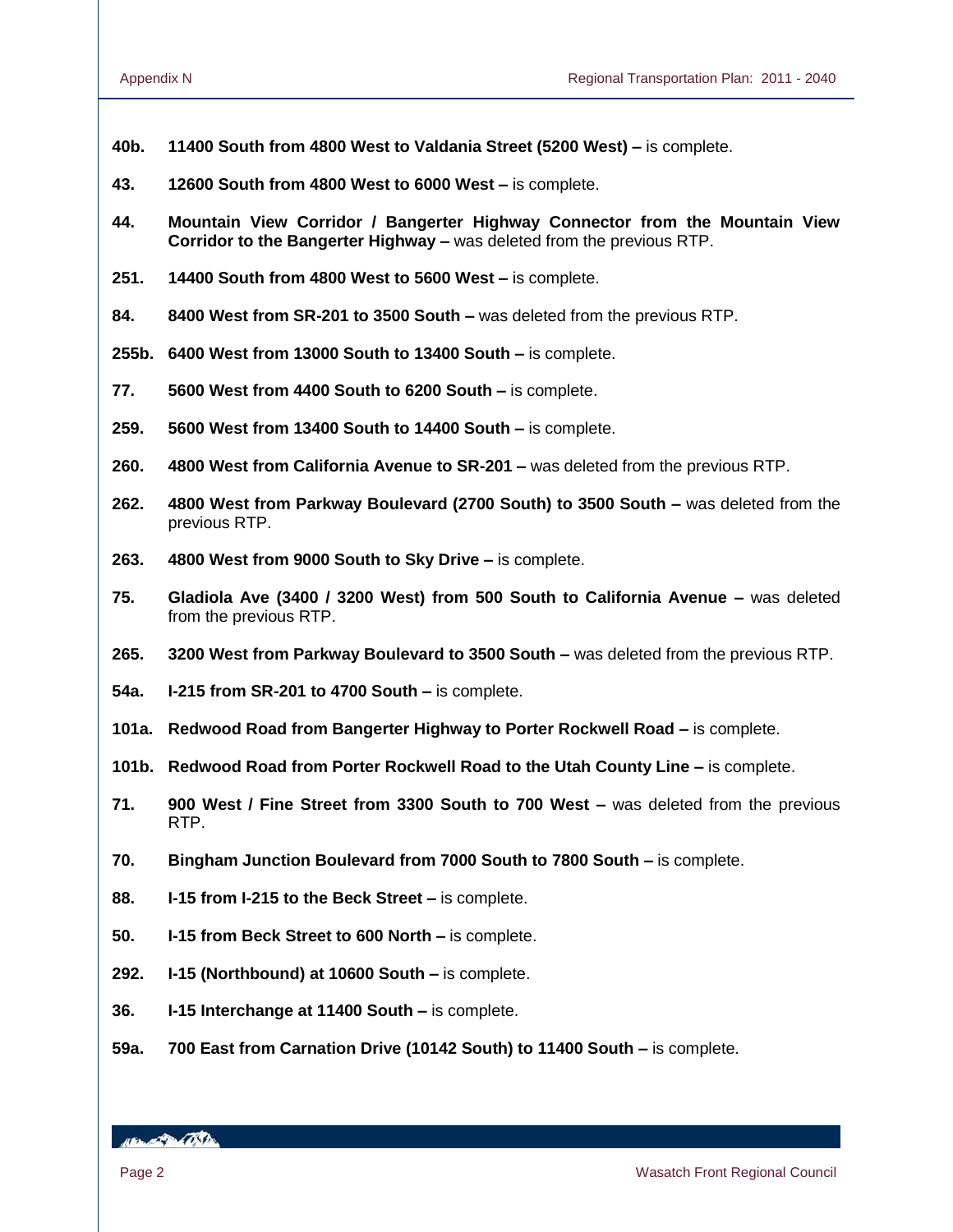- **61. 900 East from Van Winkle Expressway to Fort Union Boulevard –** was deleted from the previous RTP.
- **68. Wasatch Boulevard from 7000 South to North Little Cottonwood Road –** was deleted from the previous RTP.
- **69. Wasatch Boulevard from North Little Cottonwood Road to Little Cottonwood Road –** was deleted from the previous RTP.

**Ogden - Layton Area Projects - Completed, Deleted, Modified, Or Under Construction**

- **304. North Davis East / West Study –** is complete.
- **129. 1800 North in Clinton from Western Davis Corridor to 5000 West** was deleted from the previous RTP.
- **272. Syracuse Road (SR 108) from I-15 to Main Street in Clearfield –** was deleted from the previous RTP.
- **135. Syracuse Road (SR 108) from 1000 West to 2000 West –** is complete.
- **144. 700 South / 900 South in Layton from I-15 to Flint Street in Layton –** is complete.
- **90a. Parrish Lane in Centerville from I-15 to the 1250 West –** is complete.
- **92a. 500 South from I-15 to Redwood Road –** is complete.
- **294. North Legacy Connector Study –** is underway as part of the Western Davis Corridor Environmental Impact Statement.
- **156. 2700 West in Layton from Layton Parkway to the North Legacy Corridor –** was deleted from the previous RTP.
- **304. Sheep Road Study –** was deleted from the previous RTP.
- **169. I-15 from Hill Field Road (SR 232) to US 89 –** is complete.
- **148. I-15 Interchange at South Layton Interchange –** is complete.
- **150. Main Street from 400 West to 200 North –** is complete.
- **151. Fort Lane in Layton from Main Street to Gordon Avenue (1000 North) –** is complete.
- **91. Bountiful Boulevard from Eaglewood to Beck Street –** was deleted from the previous RTP.
- **306. Western Weber East / West Study –** is complete.
- **186a. Hinckley Drive from 1900 West (SR-126) to Midland Drive –** is complete.

HELL POLICE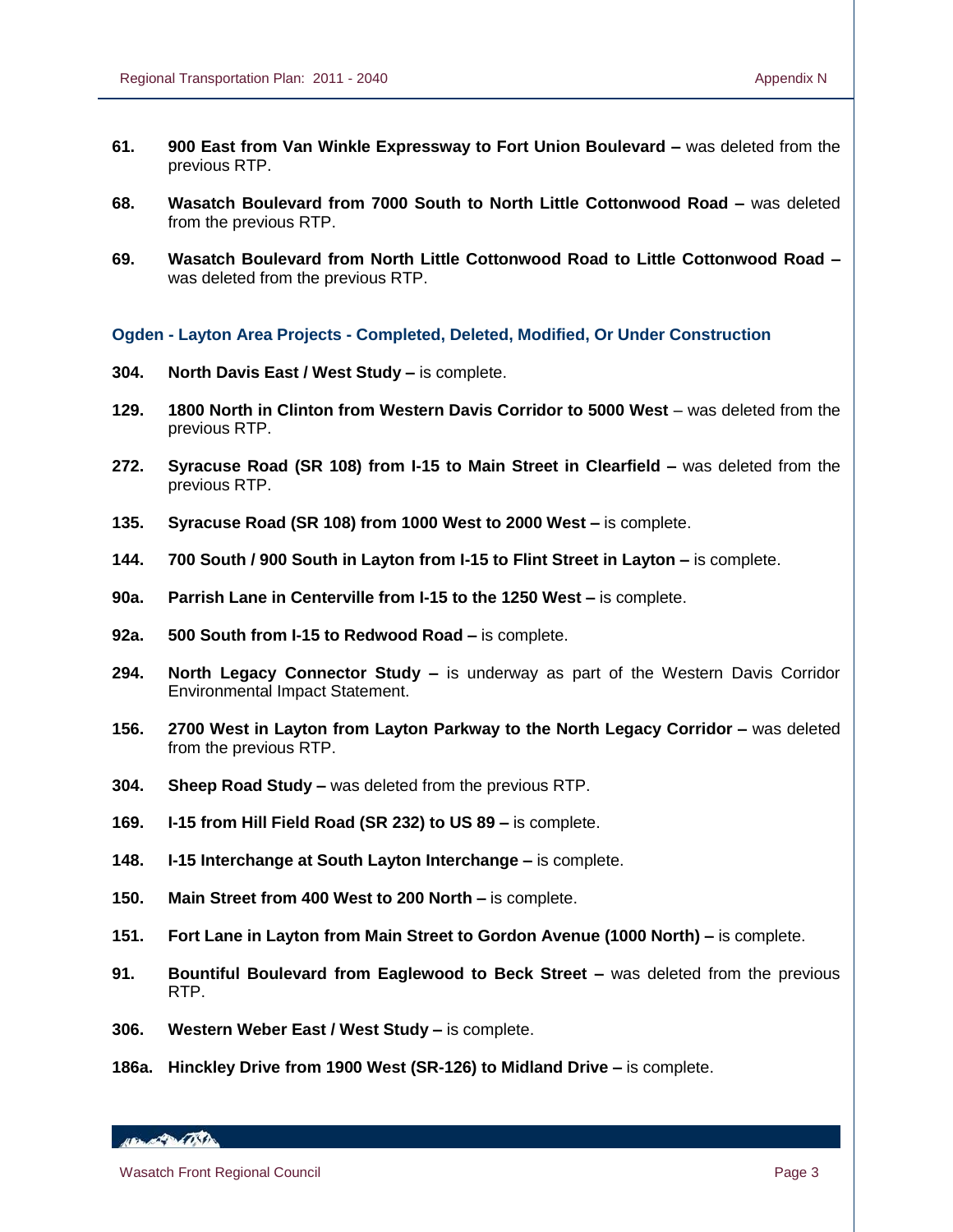- **189. 5600 South Connection from I-15 to South Weber Drive –** was deleted from the previous RTP.
- **298. North Legacy Corridor from 1200 South to I-15 –** was deleted from the previous RTP.
- **170a. North Legacy Corridor from the 1200 South to 4000 South –** was deleted from the previous RTP.
- **286. 1100 West in Pleasant View from Skyline Drive to 4000 North –** was deleted from the previous RTP.
- **291. 1100 West in Pleasant View from Pleasant View Drive to US-89 –** was deleted from the previous RTP.
- **204. Riverdale Road (SR 26) from I-84 to Washington Boulevard –** is complete.
- **201. Wall Avenue from 2700 North to US 89 –** was deleted from the previous RTP.
- **203. Harrison Boulevard from 24th Street to Country Hills –** was deleted from the previous RTP.

## **Salt Lake County, East-West Facilities**

- **S-1. Sports Complex Boulevard (2400 North) from I-215 East Frontage Road to Redwood Road –** will be constructed as 2 lanes with a center turn lane on a 66 ft. right-of-way before 2020. No bike facility is planned.
- **S-2. 700 South / 500 South from 5600 West to 2700 West –** will be widened from 2 to 4 lanes with a center turn lane on an 99 ft. right-of-way between 2031 and 2040. A Class 2 bike facility will be provided.
- **S-3. California Avenue from the Mountain View Corridor to 4800 West –** will be widened from 2 to 4 lanes with a center turn lane on a 110 ft. right-of-way between 2031 and 2040. A Class 2 priority bike facility will be provided.
- **S-4. I-80 between 1300 East and I-215 (East)** will be widened from 6 to 8 lanes between 2021 and 2030 on a 328 ft. of right-of-way. The project may include sound walls. A Class 1 priority bike facility will be provided.
- **S-5. I-80 between I-215 (East) and the Summit County Line** will be widened from 3 eastbound lanes to 4 eastbound lanes between 2031 and 2040 on a 328 ft. of right-of-way. The project may include sound walls. A Class 3 bike facility will be provided.
- **S-6. 2100 South between I-15 and 1300 East** will include operational improvements before 2020. A Class 2 bike facility will be provided.
- **S-7. SR-201 from I-80 (West) to SR-111 Bypass –** will be widened from 4 to 6 lanes between 2031 and 2040 on a 300 ft. right-of-way. A Class 1 priority bike facility will be provided along segments of the project.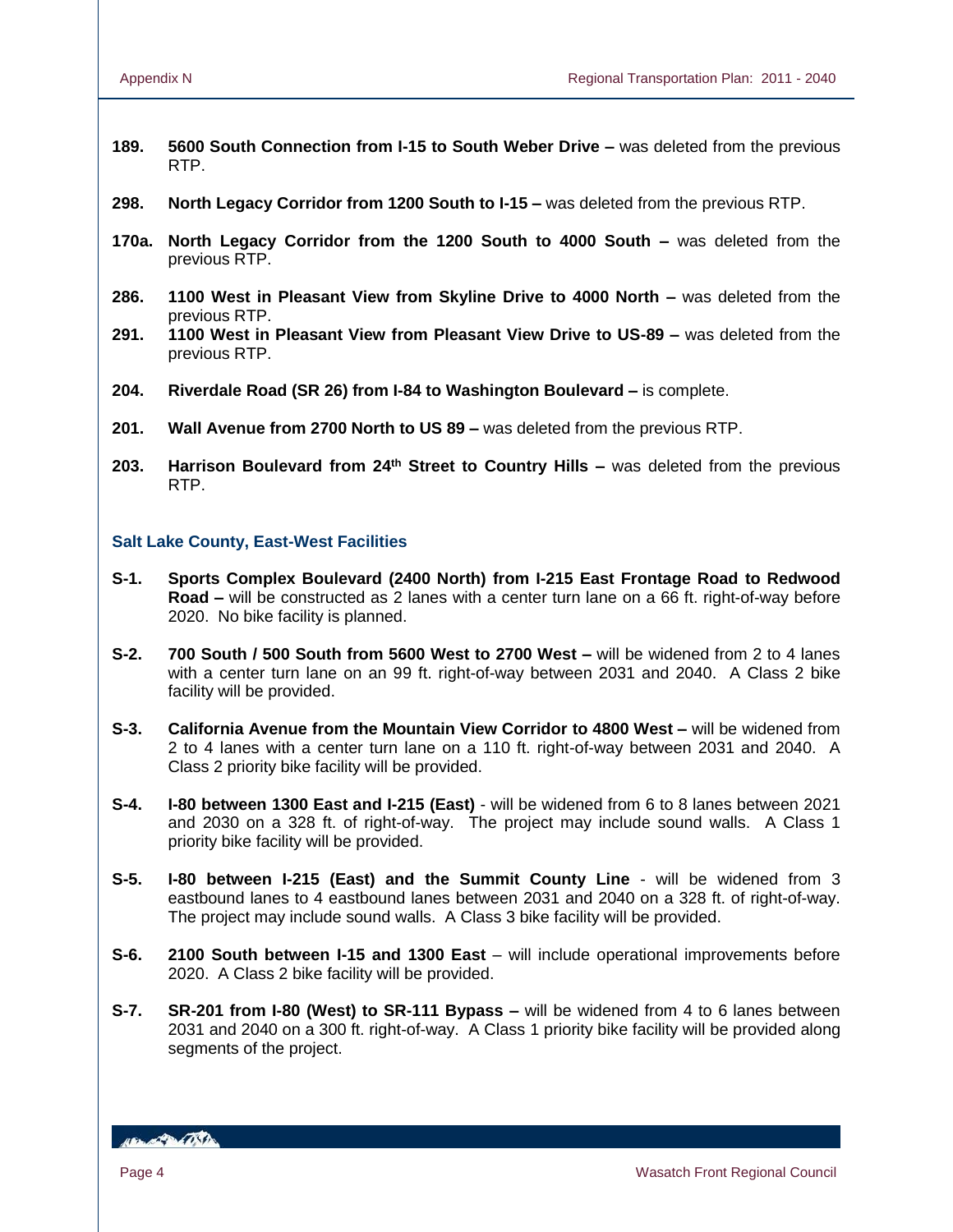- **S-8. SR-201 from SR-111 Bypass to the Mountain View Corridor –** will be widened from 4 to 6 lanes between 2021 and 2030 on a 300 ft. right-of-way. A Class 1 priority bike facility will be provided.
- **S-9. SR-201 from the Mountain View Corridor to I-15 –** will be widened from 6 lanes to 6 lanes plus High Occupancy Toll (HOT) lanes between 2021 and 2030 on a 300 ft. right-of-way. No bike facility is planned.
- **S-10. Parkway Boulevard (2700 South) from 7200 West to 5600 West –** will be widened from 2 to 4 lanes between 2031 and 2040 on an 86 ft. right-of-way. A Class 2 bike facility will be provided.
- **S-11. 3300 South / 3500 South from I-215 (West) to Highland Drive –** will include operational improvements before 2020. A Class 1 or 2 bike facility will be provided along segments of the project.
- **S-12. 3500 South from SR-111 Bypass to 7200 West –** will be widened from 2 lanes to 4 lanes with a center turn lane on a 100 ft. right-of-way between 2031 and 2040. A Class 2 or 3 bike facility will be provided.
- **S-13. 3500 South from 7200 West to the Mountain View Corridor –** will be widened from 2 lanes to 4 lanes with a center turn lane on a 100 ft. right-of-way between 2021 and 2030. No bike facility is planned.
- **S-14. 3500 South from the Mountain View Corridor to 4000 West –** will be widened from 4/2 to 6 lanes with a center turn lane on a 100 ft. right-of-way before 2020. No bike facility is planned.
- **S-15. 4100 South from SR-111 to the Mountain View Corridor –** will be widened from 2 to 4 lanes with a center turn lane on a 99 ft. of right-of-way between 2031 and 2040. A Class 2 priority bike facility will be provided.
- **S-16. 4700 South from 6400 West to the 4000 West –** will be widened from 2 lanes to 4 lanes with a center turn lane on a 110 ft. right-of-way between 2021 and 2030. A Class 3 bike facility will be provided.
- **S-17. 4700 South from 4000 West to 2700 West –** will be widened from 4 to 6 lanes with a center turn lane on a 110 ft. right-of-way before 2020. A Class 3 bike facility will be provided.
- **S-18. 4500 South / 4700 South from Redwood Road to I-15 –** will be widened from a 4 to a 6 lane expressway with a median on a 150 ft. right-of-way between 2031 and 2040. A Class 3 bike facility will be provided along segments of the project.
- **S-19. 4500 South from 900 East to 2300 East –** will be widened from a 2 to a 4 lane with a center turn lane on a 110 ft. right-of-way between 2031 and 2040. A Class 2 or 3 bike facility will be provided.
- **S-20. 5400 South from SR-111 to the Mountain View Corridor –** will be widened from 2 to 4 lanes with a center turn lane on a 99 ft. right-of-way between 2021 and 2030. A Class 2 priority bike facility will be provided.

HEL POLITIC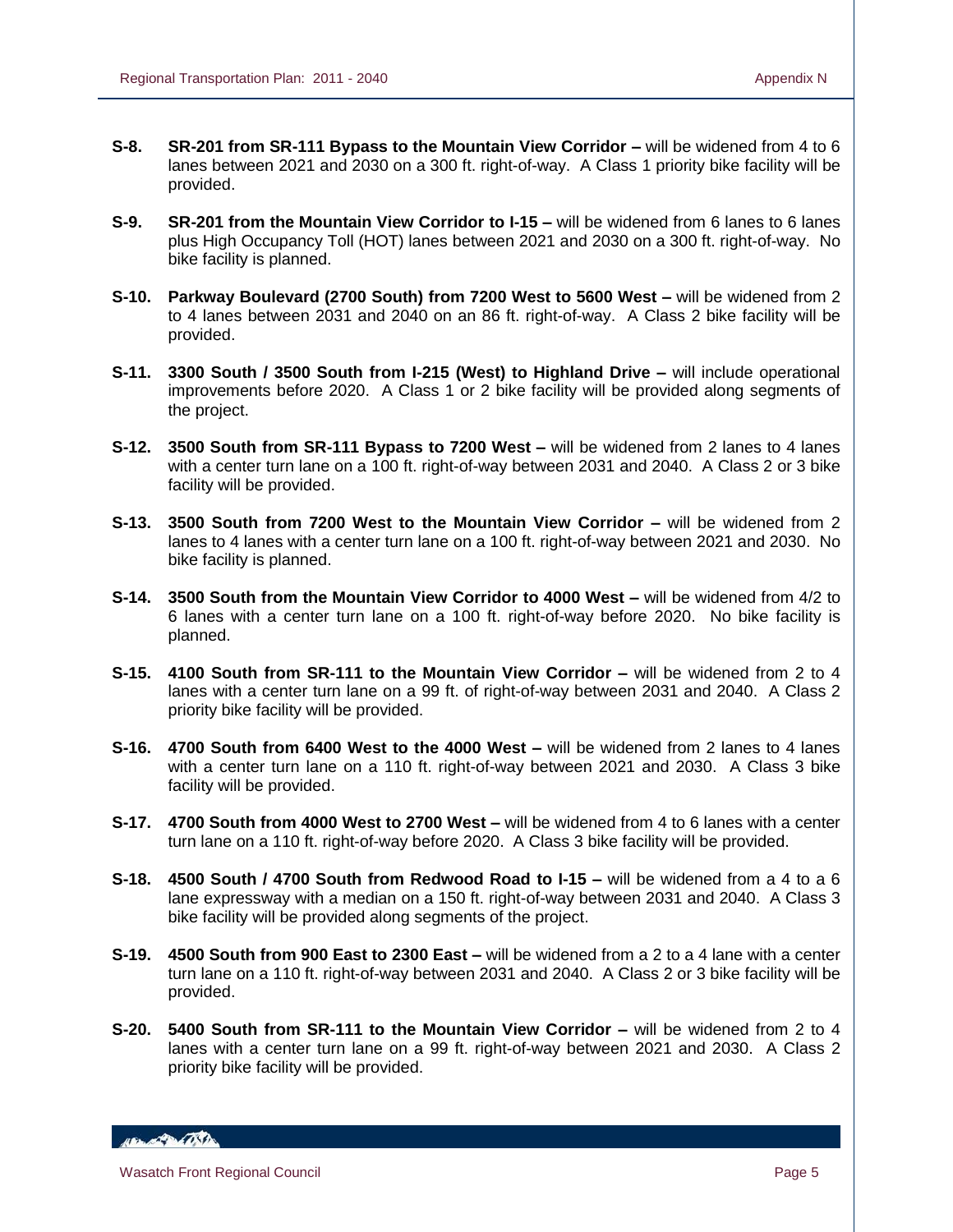- **S-21. 5400 South from SR-111 to the Mountain View Corridor –** will be widened from 4 to 6 lanes with a center turn lane on a 123 ft. right-of-way between 2031 and 2040. A Class 2 priority bike facility will be provided.
- **S-22. 5400 South from the Mountain View Corridor to the Bangerter Highway –** will be widened from 4 to 6 lanes with a center turn lane on a 110 ft. right-of-way before 2020. A Class 2 or 3 priority bike facility will be provided.
- **S-23. 5400 South from 5600 West to the Bangerter Highway –** will include operational improvements before 2020. A Class 2 or 3 priority bike facility will be provided.
- **S-24. 5400 South from Redwood Road to I-15 –** will include operational improvements before 2020. A Class 3 priority bike facility will be provided along segments of the project.
- **S-25. 6200 South from SR-111 to the Mountain View Corridor –** will be constructed as a 4 lane facility with a center turn lane on a 110 ft. right-of-way before 2020. A Class 1 or 2 bike facility will be provided.
- **S-27. 6200 South from the Mountain View Corridor to 5600 West –** will be widened and constructed to a 4 lane facility with a center turn lane on a 110 ft. right-of-way before 2020. A Class 2 bike facility will be provided.
- **S-28. 7000 South from the Bangerter Highway to Redwood Road –** will be widened from 3 to 4 lanes with a center turn lane on a 99 ft. right-of-way between 2021 and 2030. A Class 2 bike facility will be provided.
- **S-29. 7000 South / 7200 South from Redwood Road to Bingham Junction Boulevard –** will be widened from 4 to 6 lanes with a center turn lane on a 110 ft. right-of-way between 2031 and 2040. A Class 1 or 2 bike facility will be provided.
- **S-30. 7000 South / 7200 South from Bingham Junction Boulevard to I-15 –** will be widened from 4 to 6 lanes with a center turn lane on a 110 ft. right-of-way before 2020. A Class 1 bike facility will be provided.
- **S-31. Fort Union Boulevard from Union Park Boulevard to 3000 East –** will include operational improvements before 2020. A Class 2 bike facility will be provided.
- **S-32. 7800 South from SR-111 to New Bingham Boulevard –** will be widened from 2 to 4 lanes with a center turn lane on a 120 ft. right-of-way before 2020. A Class 2 priority bike facility will be provided.
- **S-34. 9000 South from SR-111 to 5600 West –** will construct a 4 lane facility with a center turn lane on an 110 ft. right-of-way before 2020. A Class 2 bike facility will be provided.
- **S-35. 9000 South from 5600 West to the Bangerter Highway –** will be widened from 4 to 6 lanes with a center turn lane on a 123 ft. right-of-way between 2031 and 2040. A Class 2 priority bike facility will be provided.
- **S-36. 9000 South from the Bangerter Highway to I-15 –** will be widened from 4 to 6 lanes with a center turn lane on a 123 ft. right-of-way between 2021 and 2030. A Class 1 or 2 bike facility will be provided.

*ISLAND CONTINUE*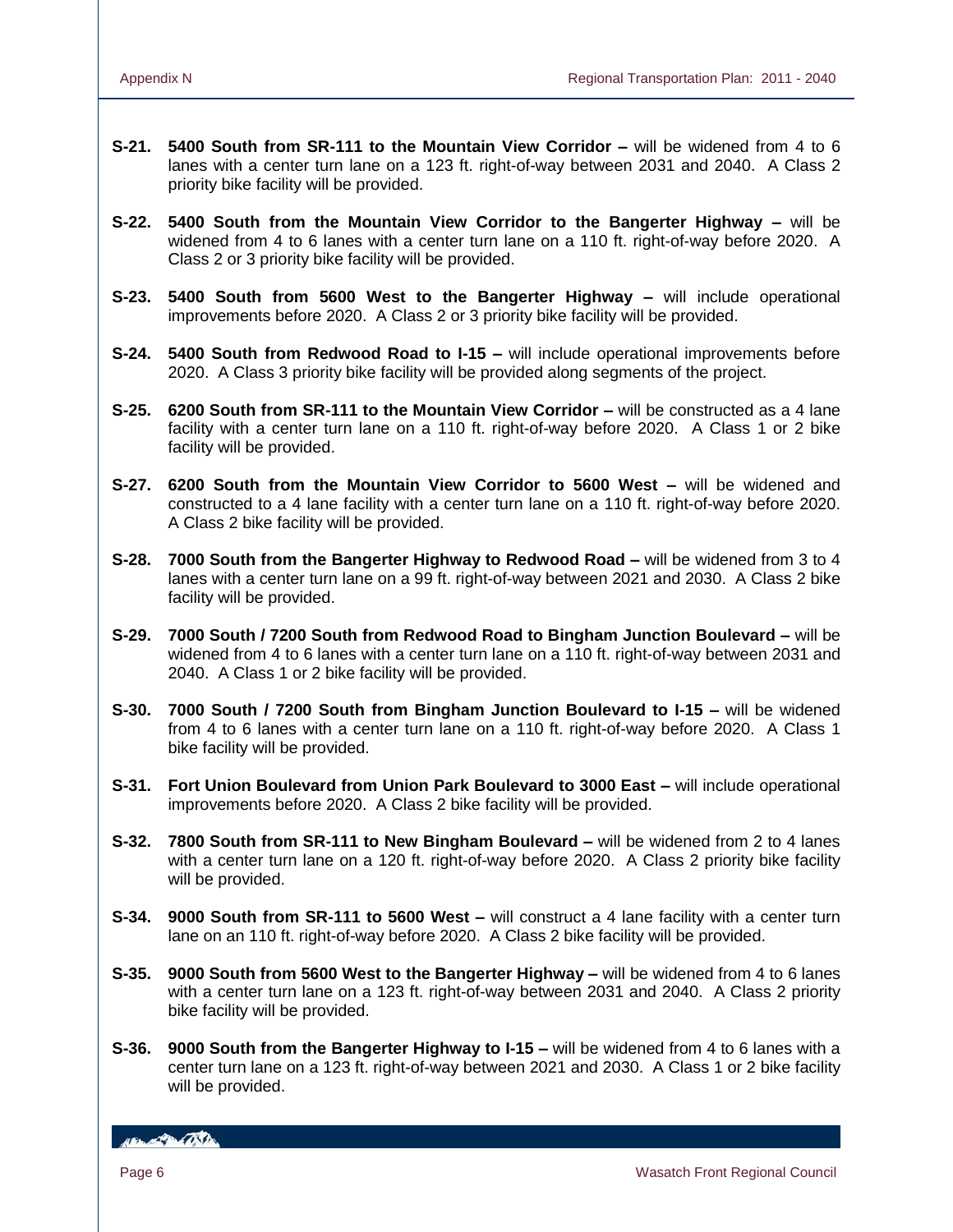- **S-37. 10200 South from SR-111 to the Mountain View Corridor –** will be widened from 2 to 4 lanes with a center turn lane on a 110 ft. right-of-way before 2020. A Class 2 bike facility will be provided.
- **S-38. 10400 South / 10800 South from SR-111 to the Mountain View Corridor –** will be constructed as a 4 lane facility with a center turn lane on a 110 ft. right-of-way between 2021 and 2030. No bike facility is planned.
- **S-39. 10400 South / 10800 South from the Mountain View Corridor to 4800 West –** will be constructed as a 4 lane facility with a center turn lane on a 110 ft. right-of-way before 2020. A Class 1 bike facility will be provided along segments of the project.
- **S-40. 10600 South / 10400 South from the Bangerter Highway to I-15 –** will include operational improvements before 2020. A Class 2 bike facility will be provided along segments of the project.
- **S-41. 10600 South from 1300 East to Highland Drive –** will be widened from 2 to 4 lanes with a center turn lane on an 86 ft. right-of-way before 2020. A Class 1 bike facility will be provided.
- **S-42. 11800 South from SR-111 to 5600 West –** will be widened from 2 to 4 lanes with a center turn lane on a 99 ft. right-of-way between 2021 and 2030. A Class 2 priority bike facility will be provided.
- **S-43. 11400 South from 11800 South / 5600 West to Valdania Street (5200 West) –** will be widened from 2 to 4 lanes with a center turn lane on a 110 ft. right-of-way before 2020. A Class 2 priority bike facility will be provided.
- **S-45. 11400 South from 1300 East to Highland Drive –** will be widened from 2 to 4 lanes with a center turn lane on a 99 ft. right-of-way between 2031 and 2040. A Class 3 priority bike facility will be provided along segments of the project.
- **S-46. Herriman Parkway (12600 South) from 8000 West to 6000 West –** will be constructed as a 4 lane facility on a 110 ft. right-of-way between 2031 and 2040. A Class 1 or 2 bike facility will be provided.
- **S-47. 12600 South from the Mountain View Corridor to the Bangerter Highway –** will be widened from 4 to 6 lanes with a center turn lane and parking on a 100 ft. right-of-way between 2021 and 2030. A Class 2 priority bike facility will be provided.
- **S-48. 12300 South / 12600 South from Redwood Road to 700 East –** will be widened from 4 to 6 lanes with a center turn lane on a 100 ft. right-of-way between 2021 and 2030. A Class 2 priority bike facility will be provided.
- **S-49. Riverton Boulevard from 4570 West to 13400 South –** will be constructed as a 4 lane facility with a center turn lane on an 89 ft. right-of-before 2020. No bike facility is planned.
- **S-50. 13400 South from 8000 West to the Mountain View Corridor –** will be widened and constructed to a 4 lane facility with a center turn lane on a 100 ft. right-of-way between 2031 and 2040. A Class 2 or 3 bike facility will be provided along segments of the project.

**ABY ALBANDA**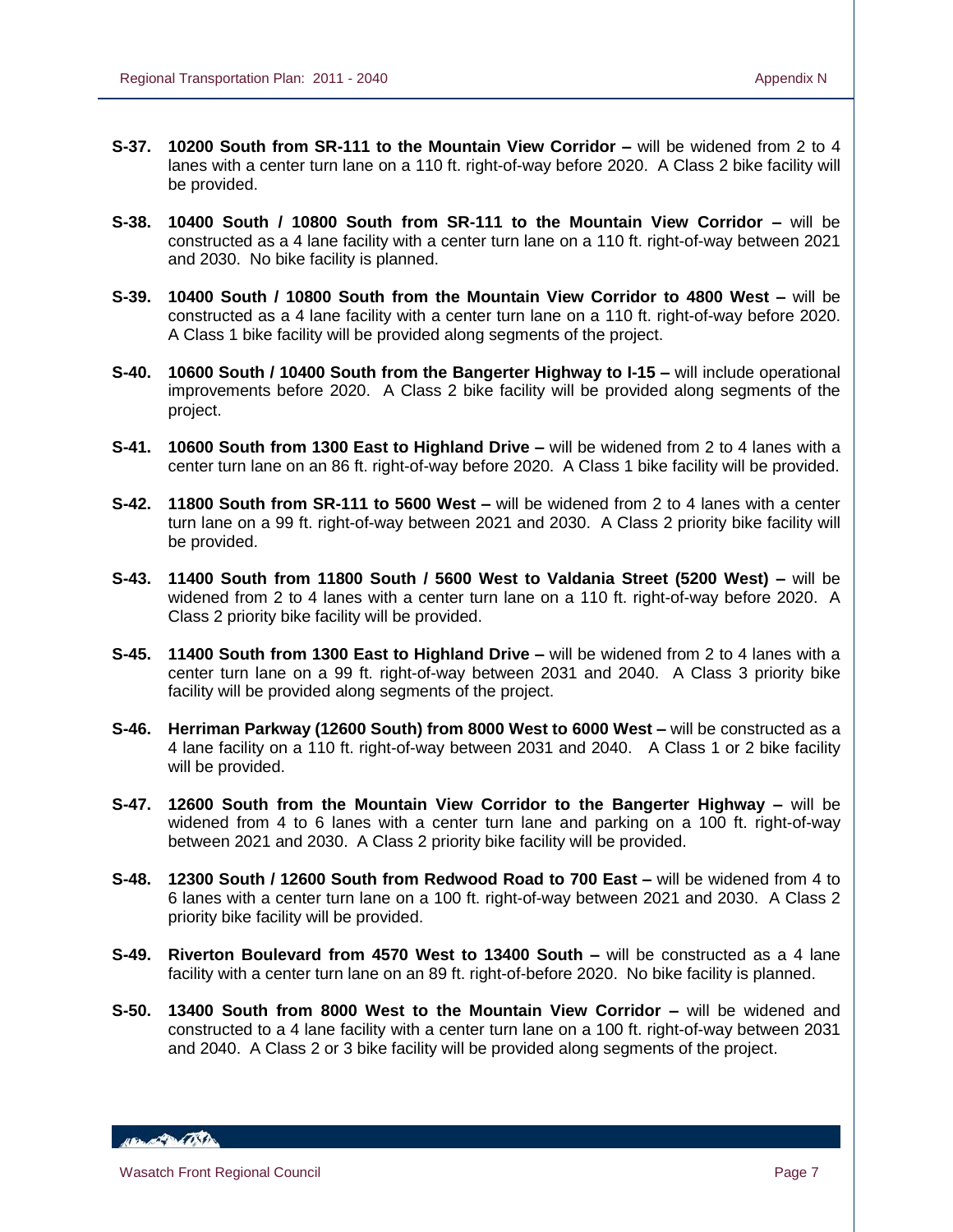- **S-51. 13400 South from the Mountain View Corridor to the Bangerter Highway –** will be widened from 4 to 6 lanes with a center turn lane on 100 ft. right-of-way before 2020. A Class 2 bike facility will be provided.
- **S-52. Juniper Crest from 4800 West to the Mountain View Corridor –** will be constructed as a 6 lane facility with a center turn lane on a 110 ft. right-of-way before 2020. A Class 2 bike facility will be provided.
- **S-53. Juniper Crest / 14400 South from the Mountain View Corridor to 3600 West –** will be constructed as 2 lanes with a center turn lane on an 86 ft. right-of-way before 2020. A Class 2 or 3 priority bike facility will be provided.
- **S-54. Traverse Ridge Road from Highland Drive to Mike Weir Drive –** will be widened from 2 to 4 lanes on a 99 ft. right-of-way between 2031 and 2040. A Class 2 bike facility will be provided.
- **S-55. Porter Rockwell Road from Redwood Road to 14600 South –** will be constructed as 4 lanes with a center turn lane on a 167 ft. right-of-way before 2020. A Class 1 or 2 priority bike facility will be provided.

# **Salt Lake County, North-South Facilities**

- **S-56. SR-111 Bypass from SR-201 to SR-111 –** will be widened and constructed to a 4 lane facility with a center turn lane on a 150 ft. right-of-way between 2031 and 2040. A Class 3 bike facility will be provided along segments of the project.
- **S-57. SR-111 from 5400 South to 11800 South –** will be widened from 2 to 4 lanes on a 106 ft. right-of-way between 2021 and 2030. A Class 2 priority bike facility will be provided.
- **S-58. 8000 West from 11800 South to 13400 South –** will be constructed as 4 lanes with a center turn lane on a 106 ft. right-of-way between 2031and 2040. No bike facility is planned.
- **S-59. 7200 West from SR-201 to 3500 South –** will be widened from 2 to 4 lanes with a center turn lane on an 86 ft. right-of-way before 2020. A Class 3 bike facility will be provided.
- **S-61. Mountain View Corridor from SR-201 to 4100 South –** will be constructed as a 4 lane arterial on a 328 ft. right-of-way before 2020. A Class 1 priority bike facility will be provided along segments of the project.
- **S-62. Mountain View Corridor from 4100 South to 5400 South –** will be constructed as a 4 lane arterial on a 328 ft. right-of-way before 2020. A Class 1 priority bike facility will be provided.
- **S-63. Mountain View Corridor from 5400 South to Redwood Road –** will be constructed as a 4 lane arterial on a 328 ft. right-of-way before 2020. A Class 1 priority bike facility will be provided along segments of the project.
- **S-64. Mountain View Corridor from Redwood Road to the Utah County Line –** will be constructed as a 4 lane arterial on a 328 ft. right-of-way between 2021 and 2030. No bike facility is planned.

**Branch De Children**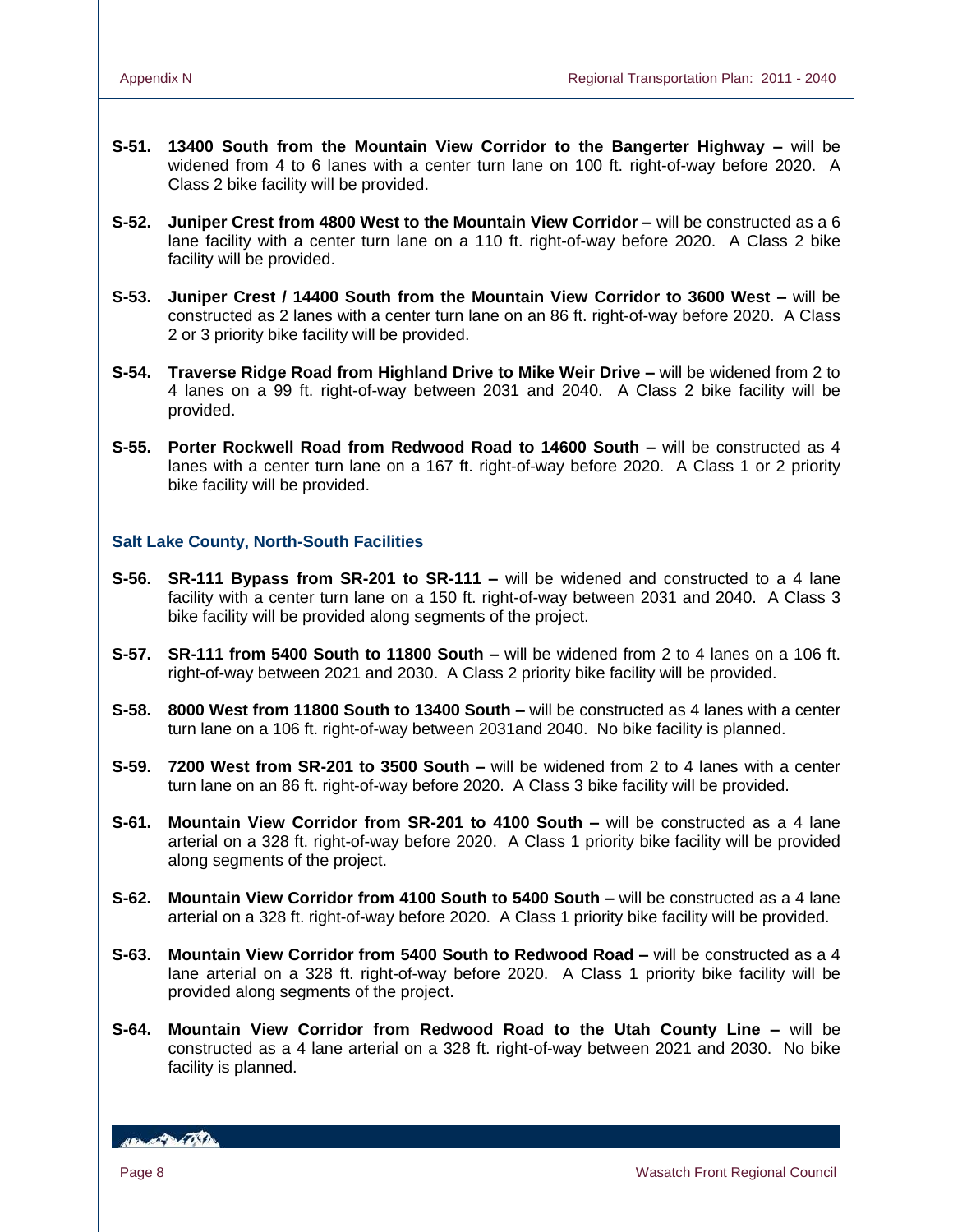- **S-66. Mountain View Corridor from SR-201 to 4100 South –** will be widened to a 6 lane freeway with grade separated interchanges on a 328 ft. right-of-way between 2021 and 2030. A Class 1 priority bike facility will be provided along segments of the project.
- **S-67. Mountain View Corridor from 4100 South to 5400 South –** will be widened to a 6 lane freeway with grade separated interchanges on a 328 ft. right-of-way between 2021 and 2030. A Class 1 priority bike facility will be provided.
- **S-68. Mountain View Corridor from 5400 South to 9000 South –** will be widened to a 6 lane freeway with grade separated interchanges on a 328 ft. right-of-way between 2021 and 2030. A Class 1 priority bike facility will be provided along segments of the project.
- **S-69. Mountain View Corridor from 9000 South to 10200 South –** will be widened to a 6 lane freeway with grade separated interchanges on a 328 ft. right-of-way between 2031 and 2040. No bike facility is planned.
- **S-70. Mountain View Corridor from 10200 South to Redwood Road –** will be constructed as a 6 lane freeway with grade separated interchanges between the frontage roads on a 328 ft. right-of-way between 2031 and 2040. A Class 1 priority bike facility will be provided along segments of the project.
- **S-71. Mountain View Corridor from Redwood Road to the Utah County Line –** will be widened to a 6 lane freeway with grade separated interchanges on a 328 ft. right-of-way between 2021 and 2030. No bike facility is planned.
- **S-72. Mountain View Corridor from SR-201 to the Utah County Line –** will be widened to include a high occupancy vehicle (HOV) lane freeway on a 328 ft. right-of-way between 2031 and 2040. A Class 1 priority bike facility will be provided along segments of the project.
- **S-73. 5600 West from I-80 to SR-201 –** will be widened from 2 to 4 lanes with a center turn lane on a 150 ft. right-of-way before 2020. A Class 2 priority bike facility will be provided.
- **S-74. 5600 West from 2700 South to 6200 South –** will include operational improvements before 2020. A Class 2 bike facility will be provided along segments of the project.
- **S-75. 5600 West from 6200 South to New Bingham Highway –** will be widened and constructed to 4 lanes with a center turn lane on a 100ft. right-of-way before 2020. A Class 2 bike facility will be provided.
- **S-76. 5600 West from 6200 South to New Bingham Highway –** will include operational improvements between 2021 and 2030. A Class 2 bike facility will be provided.
- **S-77. 5600 West from New Bingham Highway to Old Bingham Highway –** will be widened from 2 to 4 lanes with a center turn lane on a 100 ft. right-of-way between 2021 and 2030. A Class 2 priority bike facility will be provided.
- **S-78. 5600 West from Old Bingham Highway to 10400 South / 10800 South –** will be constructed as a 4 lane facility with a center turn lane on an 86 ft. right-of-way before 2020. No bike facility is planned.

**ABY ALBANDA**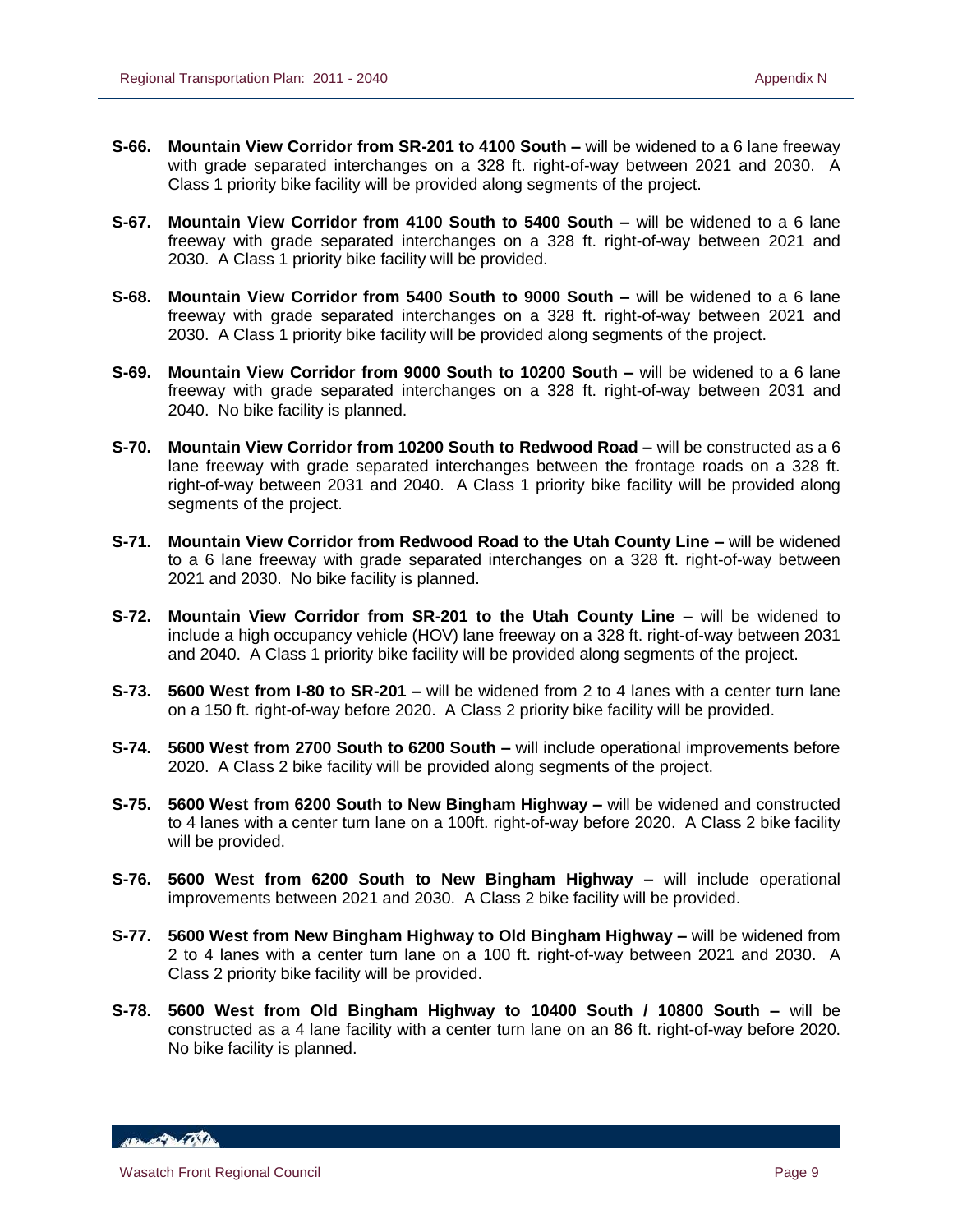- **S-79. 5600 West from 11800 South to 13100 South –** will be constructed as a 2 lane facility with a center turn lane on an 86 ft. right-of-way before 2020. A Class 2 bike facility will be provided.
- **S-80. 5600 West Connection from 5600 West to 11800 South –** will be constructed as a 2 lane facility with a center turn lane on a 66 ft. right-of-way before 2020. A Class 2 bike facility will be provided.
- **S-81. 4800 West from SR-201 to Lake Park Boulevard (2700 South) –** will be constructed as a 2 lane facility with a center turn lane on an 86 ft. right-of-way between 2021 and 2030. A Class 3 priority bike facility will be provided.
- **S-82. 4800 West from Skye Drive to the Mountain View Corridor –** will be constructed as a 2 lane facility with a center turn lane on a 86 ft. right-of-way before 2020. A Class 2 bike facility will be provided along segments of the project.
- **S-83. 4570 West from 12600 South to 13400 South –** will be construct as a 2 lane facility with a center turn lane on an 89 ft. right-of-way before 2020. No bike facility is planned.
- **S-84. 4200 West / Riverton Boulevard from 13400 South to 14400 South –** will be constructed as a 4 lane facility with a center turn lane on an 89 ft. right-of-way before 2020. No bike facility is planned.
- **S-85. 4150 West from 12600 South to Riverton Boulevard –** will be constructed as a 2 lane facility with a center turn lane on a 66 ft. right-of-way before 2020. No bike facility is planned.
- **S-86. 3600 West from 13400 South to 14400 South –** will be widened from 2 to 4 lanes with a center turn lane on an 86 ft. right-of-way between 2031 and 2040. A Class 3 priority bike facility will be provided.
- **S-87. 3200 West from California Avenue to 1820 South –** will be connected to Gladiola Avenue as a 4 lane facility with a center turn lane on a 99 ft. right-of-way between 2021 and 2030. A Class 2 bike facility will be provided.
- **S-88. 3200 West from 1820 South to Parkway Boulevard (2700 South) –** will be connected to Gladiola Avenue as a 4 lane facility with a center turn lane on a 110 ft. right-of-way between 2021 and 2030. A Class 2 bike facility will be provided.
- **S-89. I-215 from 2100 North to I-80 –** will be widened from 6 to 8 lanes on a 328 ft. right-of-way between 2031 and 2040. No bike facility is planned.
- **S-90. I-215 Frontage Road from 2700 South to 4100 South –** will be constructed as a 1 lane frontage road facility on both sides of I-215 on a 66 ft. right-of-way before 2020. No bike facility is planned.
- **S-91. Redwood Road from I-215 (North) to 1000 North –** will be widened from 2 to 4 lanes with a center turn lane on a 110 ft. right-of-way between 2031-2040. A Class 2 bike facility will be provided.
- **S-92. Redwood Road from SR-201 to 4700 South –** will include operational improvements before 2020. A Class 1 bike facility will be provided along segments of the project.

**ABLACTION OSTA**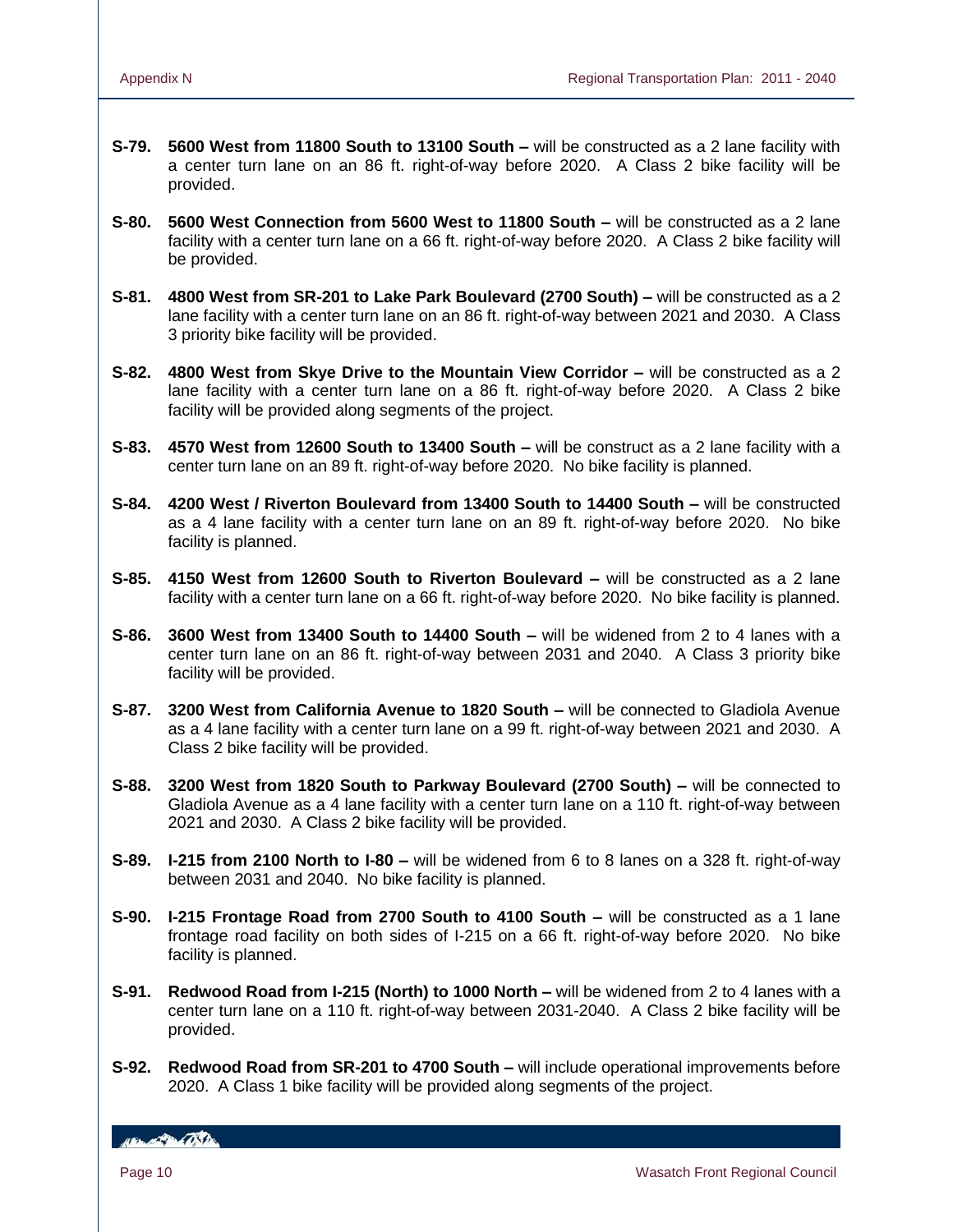- **S-93. Redwood Road from 9000 South to the Bangerter Highway –** will be widened from 4 to 6 lanes with a center turn lane on a 100 ft. right-of-way between 2031 and 2040. A Class 2 priority bike facility will be provided along segments of the project.
- **S-94. Redwood Road from 9000 South to 11400 South –** will include operational improvements before 2020. A Class 2 priority bike facility will be provided along segments of the project.
- **S-95. Redwood Road from 12600 South to the Bangerter Highway –** will be widened from 2 to 4 lanes with a center turn lane on a 100 ft. right-of-way before 2020. A Class 2 priority bike facility will be provided along segments of the project.
- **S-96. Redwood Road from the Bangerter Highway to Porter Rockwell Road –** will be widened from 4 to 6 lanes with a center turn lane on a 100 ft. right-of-way between 2031 and 2040. A Class 2 priority bike facility will be provided.
- **S-97. 1200 West from 3100 West to 3300 South –** will be constructed as a 4 lane facility and a center turn lane on an 86 ft. right-of-way before 2020. A Class 3 bike facility will be provided.
- **S-98. Bingham Junction Boulevard from 7800 South to 8400 South –** will be constructed as a 2 lane facility and a center turn lane on an 86 ft. right-of-way before 2020. A Class 2 bike facility will be provided.
- **S-99. Galena Park Boulevard from 12300 South to 13490 South –** will be constructed as a 4 lane facility and a center turn lane on an 89 ft. right-of-way before 2020. A Class 1 or 3 bike facility will be provided.
- **S-100. Lone Peak Parkway from 11400 South to 12300 South –** will be widened from 2 to 4 lanes on an 99 ft. right-of-way between 2031 and 2040. A Class 2 bike facility will be provided.
- **S-101. Lone Peak Parkway from 12300 South to the Bangerter Highway –** will be constructed as a 4 lane facility and a center turn lane on a 99 ft. right-of-way before 2020. A Class 1 or 2 bike facility will be provided.
- **S-103. I-15 Collectors from 10000 South to 106000 South –** will be constructed as 1 lane collector distributor along I-15 on a 66 ft. right-of-way between 2021 and 2030. No bike facility is planned.
- **S-104. I-15 from 12300 South to the Bangerter Highway –** will be widened from 7 lanes and an HOV lane to 8 lanes and an HOV lane on 328 ft. of right-of-way before 2020. No bike facility is planned.
- **S-105. I-15 from the Bangerter Highway to the Utah County Line –** will be widened from 6 or 7 lanes and an HOV lane to 8 lanes and an HOV lane on 328 ft. of right-of-way before 2020. No bike facility is planned.
- **S-106. I-15 from the Bangerter Highway to the Utah County Line –** will be widened from 8 lanes and an HOV to 10 lanes and an HOV lane on 328 ft. of right-of-way between 2021 and 2030. No bike facility is planned.

**ABY ALBARATORY**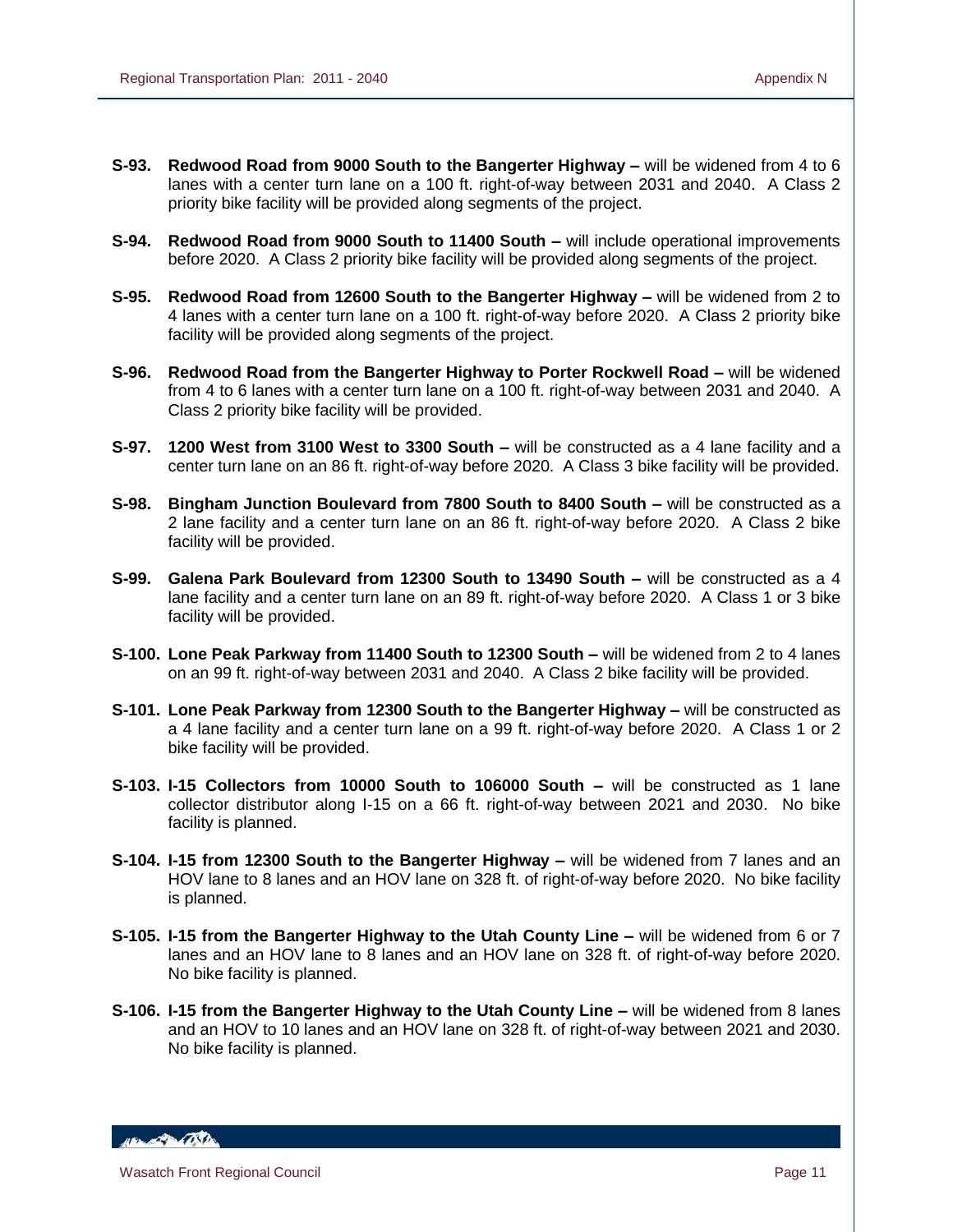- **S-107. Cottonwood Street from 4500 South to Vine Street –** will be constructed as a 2 lane facility and a center turn lane on an 89 ft. right-of-way between 2021 and 2030. No bike facility is planned.
- **S-108. State Street from 600 South to I-215 –** will include operational improvements between 2021 and 2030. A Class 2 priority bike facility will be provided along segments of the project.
- **S-109. State Street from I-215 to 12300 South –** will include operational improvements before 2020. No bike facility is planned.
- **S-110. State Street from 6200 South to 9000 South –** will be widened from 4 to 6 lanes with a center turn lane on a 100 ft. right-of-way before 2020. No bike facility is planned.
- **S-111. 900 East from 3300 South to 4500 South –** will include operational improvements before 2020. A Class 2 priority bike facility will be provided.
- **S-112. 900 East / 700 East from Fort Union Boulevard to 9400 South –** will be widened from 4 to 6 lanes with a center turn lane on a 123 ft. right-of-way between 2031 and 2040. A Class 2 or 3 priority bike facility will be provided.
- **S-113. 700 East from 11400 South to 12300 South –** will be widened from 2 to 4 lanes with a center turn lane on a 110 ft. right-of-way before 2020. A Class 2 priority bike facility will be provided.
- **S-114. Union Park Boulevard / 1300 East from Fort Union Boulevard to 7800 South –** will include operational improvements before 2020. A Class 1 bike facility will be provided along segments of the project.
- **S-115. Highland Drive from Murray Holladay Boulevard to Van Winkle Expressway –** will include operational improvements between 2021 and 2030. No bike facility is planned.
- **S-116. 2000 East from Fort Union Boulevard to 9400 South –** will be widened from 4 to 6 lanes with a center turn lane on a 123 ft. right-of-way between 2031 and 2040. A Class 2 priority bike facility will be provided.
- **S-117. Highland Drive from 9400 South to 9800 South –** will be widened from 2 to 4 lanes with a median on a 114 ft. right-of-way between 2021 and 2030. A Class 2 priority bike facility will be provided.
- **S-118. Highland Drive from 9800 South to the Draper City Limits –** will be constructed as a 4 lane facility with a median on a 114 ft. right-of-way between 2031 and 2040. A Class 2 priority bike facility will be provided.
- **S-119. Highland Drive from the Draper City Limits to 14600 South –** will be widened from 2 to 4 lanes with a median on a 114 ft. right-of-way between 2031 and 2040. A Class 2 priority bike facility will be provided.
- **S-120. Highland Drive Connection from Traverse Ridge Road to 13800 South –** will be widened from 2 to 4 lanes with a median on a 1114 ft. right-of-way between 2031 and 2040. A Class 2 bike facility will be provided.

HELL POLITIC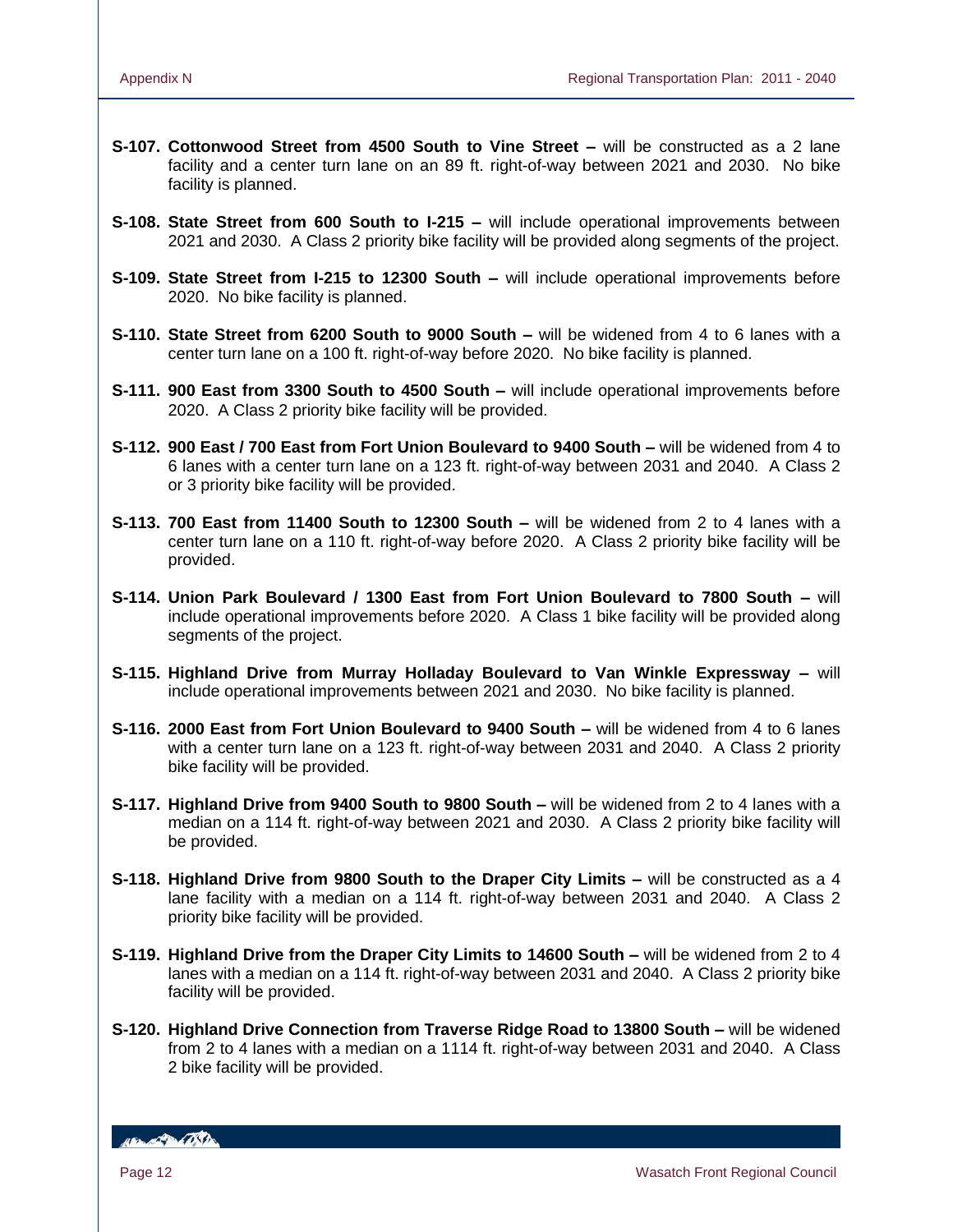- **S-121. 500 South / Foothill Boulevard from 1300 East to 2300 East –** will include operational improvements before 2020. A Class 2 or 3 bike facility will be provided along segments of the project.
- **S-122. Foothills Drive from 2300 East to I-80 –** will be widened from 4 to 6 lanes on a 100 ft. rightof-way between 2031 and 2040. A Class 1 or 2 priority bike facility will be provided along segments of the project.

#### **Salt Lake County, Spot Facilities**

- **S-123. SR-201 Interchange at I-80 –** will be upgraded between 2021 and 2030. A Class 2 priority bike facility will be provided.
- **S-124. SR-201 Interchange at SR-111 Bypass –** will be constructed between 2031 and 2040. A Class 3 priority bike facility will be provided.
- **S-125. SR-201 Interchange at 8400 West –** will be constructed between 2021 and 2030. A Class 2 or 3 priority bike facility will be provided.
- **S-126. SR-201 Interchange at 7200 West –** will be constructed between 2021 and 2030. A Class 3 priority bike facility will be provided.
- **S-127. SR-201 Interchange at I-215 -** will complete a fully directional freeway to freeway interchange between 2031 and 2040. No bike facility is planned.
- **S-128. SR-111 Railroad Structure at 4300 South–** will be reconstructed to allow SR-111 to be widened to 4 lanes before 2020. A Class 2 priority bike facility will be provided.
- **S-130. 5600 West Railroad Crossing at 750 South–** will be constructed to provide a grade separated crossing on 5600 West at the existing railroad crossing to 4 lanes before 2020. A Class 2 priority bike facility will be provided.
- **S-131. 4800 West Overpass at SR-201 –** will construct a 2 lane overpass between 2021 and 2030. A Class 2 or 3 priority bike facility will be provided.
- **S-133. Bangerter Highway Interchange at SR-201 –** will be upgraded between 2031 and 2040. No bike facility is planned.
- **S-140. Bangerter Highway Interchange at 6200 South –** will be constructed as a new interchange, converting Bangerter Highway to a freeway between 2031 and 2040. A Class 2 bike facility will be provided.
- **S-141. Bangerter Highway Interchange at 7000 South –** will be constructed as a new interchange, converting Bangerter Highway to a freeway between 2031 and 2040. A Class 2 bike facility will be provided.
- **S-142. Bangerter Highway Interchange at 7800 South –** will be constructed as a new interchange, converting Bangerter Highway to a freeway before 2020. A Class 2 priority bike facility will be provided.

**ABLACTION OF THE**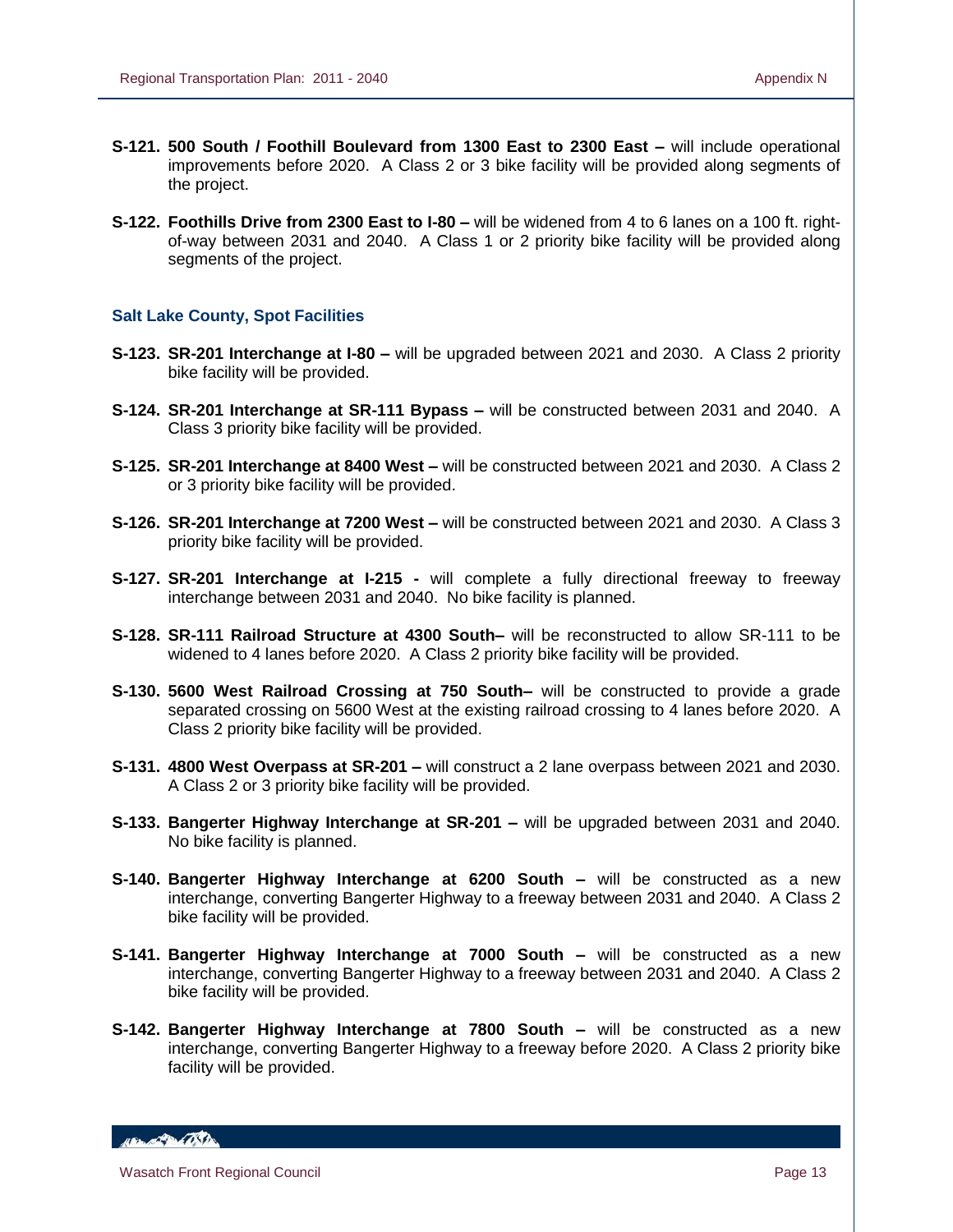- **S-143. Bangerter Highway Interchange at 9000 South –** will be constructed as a new interchange, converting Bangerter Highway to a freeway between 2031 and 2040. A Class 2 bike facility will be provided.
- **S-144. Bangerter Highway Interchange at 9800 South –** will be constructed as a new interchange, converting Bangerter Highway to a freeway between 2031 and 2040. A Class 2 priority bike facility will be provided.
- **S-145. Bangerter Highway Interchange at 10400 South –** will be constructed as a new interchange, converting Bangerter Highway to a freeway between 2031 and 2040. A Class 2 bike facility will be provided.
- **S-146. Bangerter Highway Interchange at 11400 South –** will be constructed as a new interchange, converting Bangerter Highway to a freeway between 2031 and 2040. A Class 2 priority bike facility will be provided.
- **S-147. Bangerter Highway Interchange at 12600 South –** will be constructed as a new interchange, converting Bangerter Highway to a freeway between 2031 and 2040. A Class 2 priority bike facility will be provided.
- **S-148. Bangerter Highway Interchange at 13400 South –** will be constructed as a new interchange, converting Bangerter Highway to a freeway between 2021 and 2030. A Class 2 or 3 bike facility will be provided.
- **S-149. Bangerter Highway Interchange at 2700 West –** will be constructed as a new interchange, converting Bangerter Highway to a freeway between 2031 and 2040. No bike facility is planned.
- **S-150. Bangerter Highway Interchange at Redwood Road –** will be constructed as a new interchange, converting Bangerter Highway to a freeway between 2031 and 2040. A Class 2 priority bike facility will be provided.
- **S-151. Bangerter Highway Interchange at 600 West –** will be constructed as a new interchange, converting Bangerter Highway to a freeway before 2020. No bike facility is planned.
- **S-152. Bangerter Highway Interchange at I-15 –** will be upgraded to a freeway to freeway interchange between 2021 and 2030. No bike facility is planned.
- **S-154. I-215 Interchange at 5400 South –** will be constructed between 2031 and 2040. A Class 3 priority bike facility will be provided.
- **S-155. I-215 Interchange at Redwood Road (South) –** will be upgraded between 2031 and 2040. No bike facility is planned.
- **S-156. I-15 Interchange at 100 South (HOV Ramps) –** will be constructed to provide HOV on and off ramps between 2031 and 2040. No bike facility is planned.
- **S-157. I-15 Interchange at I-215 (South) –** will be constructed between 2031 and 2040. No bike facility is planned.

**ABLACTION OSTA**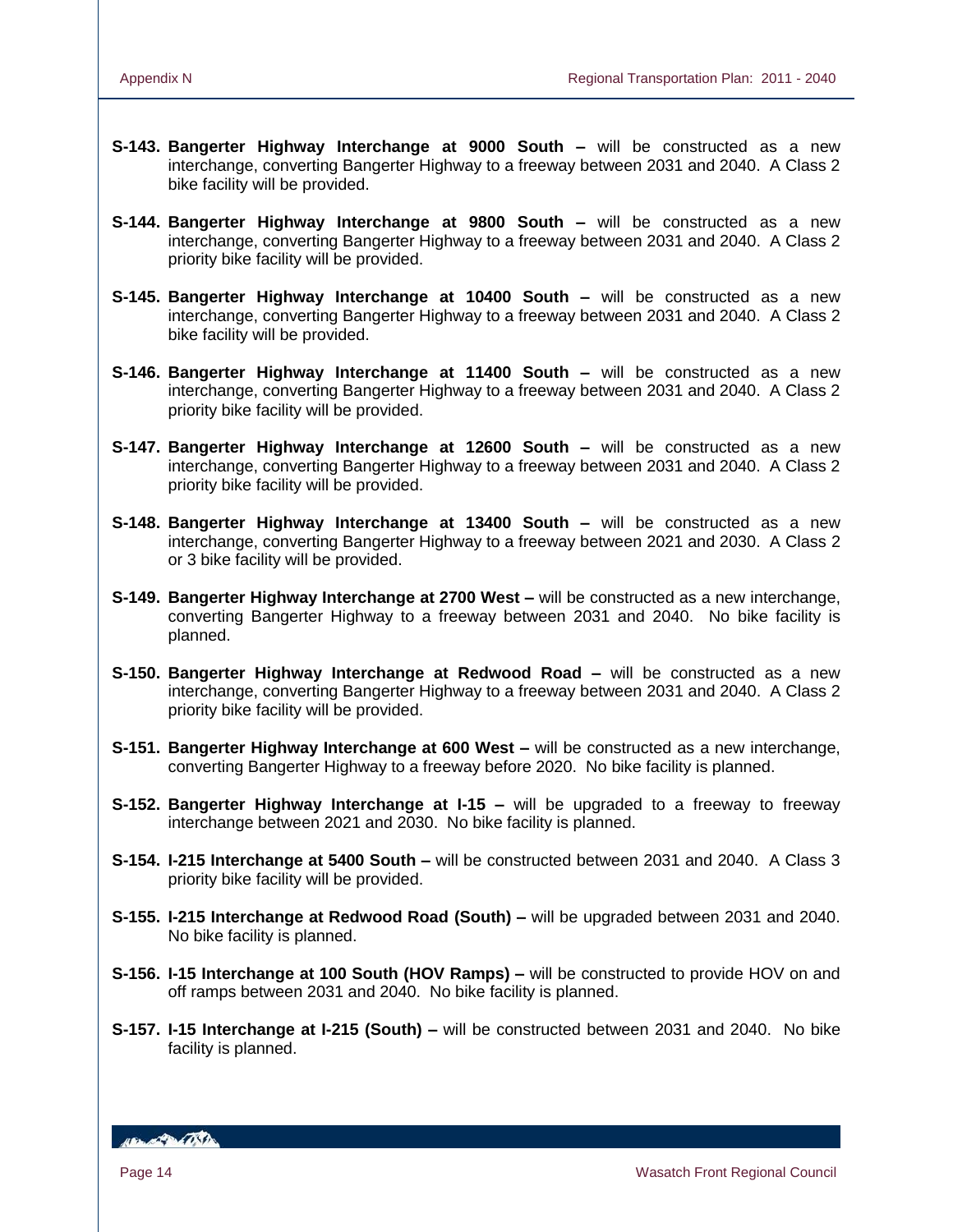- **S-158. 13800 South Overpass at I-15 –** will construct a 2 lane overpass between 2031 and 2040. A Class 2 priority bike facility will be provided.
- **S-160. I-15 Interchange at 14600 South –** will be upgraded between 2021 and 2030. A Class 2 priority bike facility will be provided.
- **S-161. I-80 Interchange at I-215 / Foothill Drive –** will be upgraded between 2021 and 2030. A Class 1 or 3 priority bike facility will be provided.
- **S-163. Whitepine Chutes Section of Little Cottonwood Canyon Road** a snowshed will be constructed over this roadway to protect it from avalanches between 2031 and 2040. This project will help ensure safety and access to ski resorts and the town of Alta. A Class 2 priority bike facility will be provided.

# **Davis County, East-West Facilities**

- **D-1. 1800 North from the West Davis Corridor to 2000 West –** will be widened from 2 to 4 lanes and a center turn lane on a 100 ft. right-of-way between 2021 and 2030. A Class 2 priority bike facility will be provided.
- **D-2. 1800 North from 2000 West to SR-126 –** will be widened from 2 to 4 lanes and a center turn lane on a 100 ft. right-of-way before 2020. A Class 2 priority bike facility will be provided.
- **D-3. SR-193 Extension from the West Davis Corridor to 2000 West –** will be constructed as 4 lanes with a center turn lane on a 110 ft. right-of-way between 2021 and 2030. A Class 2 priority bike facility will be provided.
- **D-4. SR-193 Extension from 2000 West to State Street –** will be constructed as 4 lanes with a center turn lane on a 110 ft. right-of-way before 2020. A Class 2 priority bike facility will be provided.
- **D-6. SR-193 from I-15 to US-89 –** will include operational improvements before 2020. A Class 2 priority bike facility will be provided.
- **D-7. Syracuse Road (SR-127) from the West Davis Corridor to 2000 West –** will be widened from 2 to 4 lanes with a center turn lane on a 110 ft. right-of-way before 2020. A Class 2 priority bike facility will be provided.
- **D-8. Antelope Drive from Oak Forest Drive (2500 East) to US-89 –** will be constructed as a 2 lane facility on an 86 ft. right-of-way to before 2020. A Class 2 priority bike facility will be provided.
- **D-9. Gordon Avenue (1000 North) from Fairfield Road to 1600 East –** will be widened from 2 to 4 lanes on an 86 ft. of right-of-way between 2021 and 2030. No bike facility is planned.
- **D-10. Gordon Avenue (1000 North) from 1600 East to US-89 –** will be constructed to be a 4 lane facility on an 86 ft. right-of-way between 2021 and 2030. No bike facility is planned.

HELL POLICE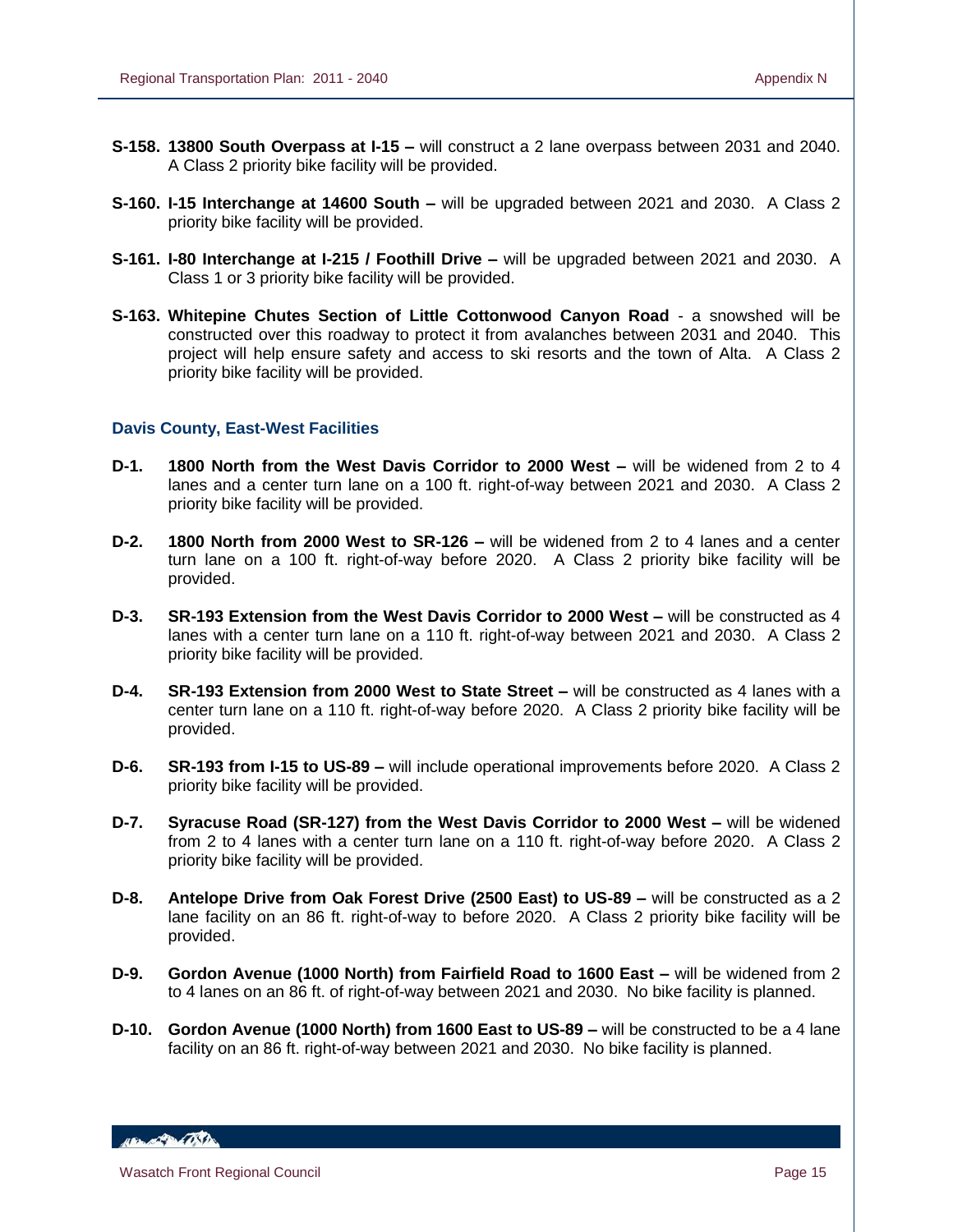- **D-11. Hill Field Road Extension from 3650 West to 2200 West in Layton –** will be widened from 2 to 4 lanes on a 110 ft. of right-of-way between 2031 and 2040. No bike facility is planned.
- **D-12. Layton Parkway from the West Davis Corridor to Flint Street –** will be constructed as a 4 lane facility with a center turn lane on an 86 ft. right-of-way before 2020. No bike facility is planned.
- **D-13. 200 North in Kaysville from the West Davis Corridor to I-15 –** will be widened from 2 to 4 lanes with a center turn lane on a 99 ft. right-of-way between 2031 and 2040. A Class 2 priority bike facility will be provided.
- **D-14. 2600 South / 1100 North from Redwood Road to I-15 –** will include operational improvements before 2020. A Class 2 priority bike facility will be provided.
- **D-15. Center Street from Redwood Road to US-89 –** will include operational improvements before 2020. A Class 1 priority bike facility will be provided.

# **Davis County, North-South Facilities**

- **D-16. West Davis Corridor from the Weber County Line to Syracuse Road –** will be constructed as a 4 lane freeway on a 320 ft. right-of-way between 2021 and 2030. A Class 1 priority bike facility will be provided.
- **D-17. West Davis Corridor from Syracuse Road to I-15 / US-89 / Legacy Parkway –** will be constructed as a 4 lane freeway on a 320 ft. right-of-way before 2020. A Class 1 priority bike facility will be provided.
- **D-18. West Davis Corridor from the Weber County Line to Syracuse Road –** will preserve a 320 ft. right-of-way before 2020.
- **D-19. 3000 West from 6000 South (Weber County) to 2300 North –** will be constructed as a 2 lane facility with a center turn lane on a 75 ft. right-of-way before 2020. A Class 2 priority bike facility will be provided.
- **D-20. 2000 West (SR-108) from the Weber County Line to Syracuse Road –** will be widened from 2 to 4 lanes with a center turn lane on a 110 ft. right-of-way before 2020. A Class 2 priority bike facility will be provided.
- **D-21. 2000 West from Syracuse Road (SR-108) to the West Davis Corridor –** will be widened from 2 to 4 lanes with a center turn lane on a 99 ft. right-of-way between 2031 and 2040. A Class 2 priority bike facility will be provided.
- **D-22. 3650 West (Layton) from 700 North to Gentile Street –** will be constructed as a 2 lane facility with a center turn lane on a 66 ft. right-of-way between 2031 and 2040. No bike facility is planned.
- **D-23. 2700 West (Layton) from Gordon Avenue to Layton Parkway –** will be constructed as a 4 lane facility with a center turn lane on a 99 ft. right-of-way between 2031 and 2040. No bicycle facility is planned.

**ABLACTION CONTINUES**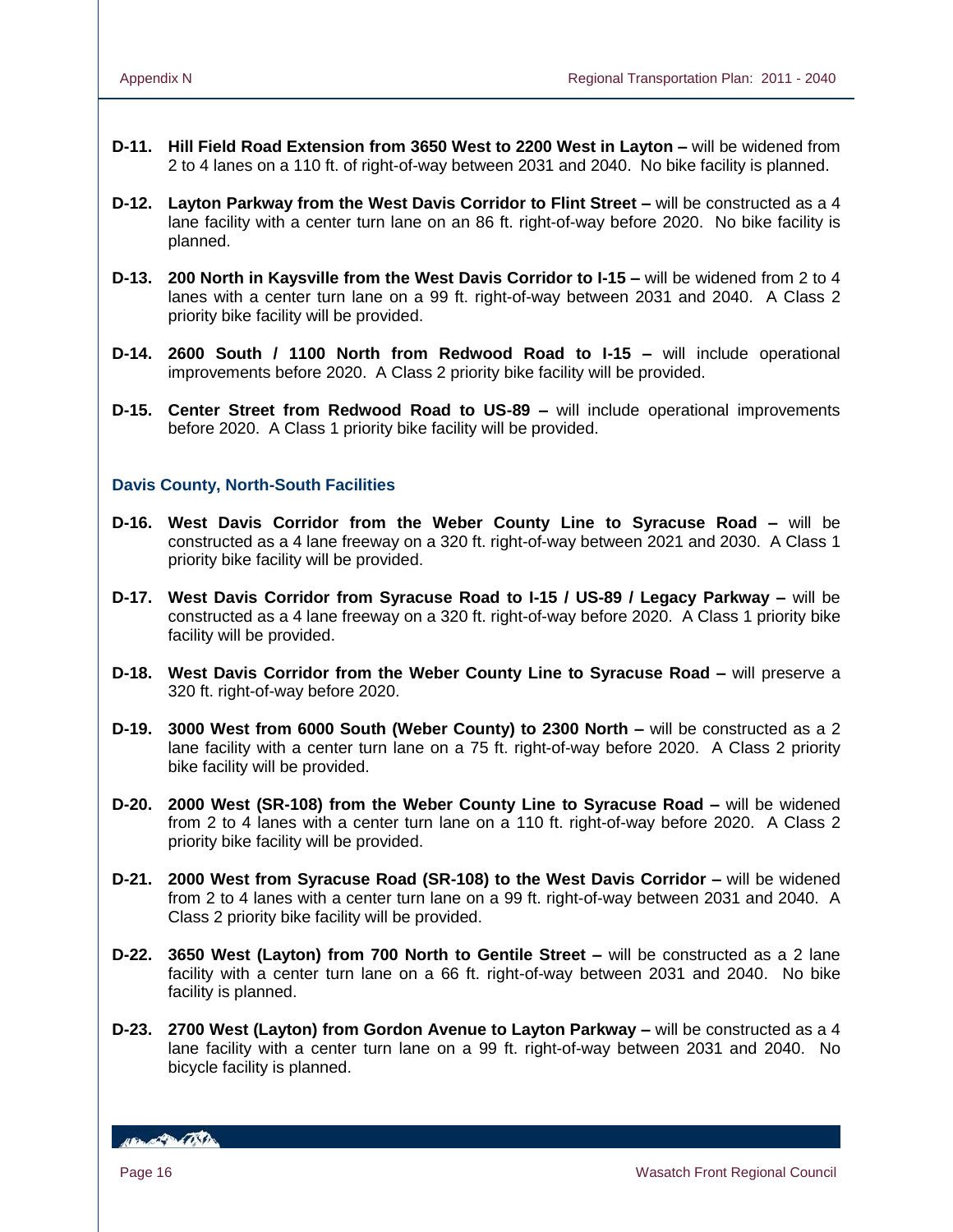- **D-24. Redwood Road from 500 South to 2600 South –** will be widened from 2 to 4 lanes with a center turn lane on a 110 ft. right-of-way between 2021 and 2030. A Class 2 priority bike facility will be provided.
- **D-25. I-15 from the Weber County Line to Hill Field Road (SR-232) –** will be widened from 6 lanes to 6 lanes plus HOV lanes on a 328 ft. right-of-way before 2020. No bike facility is planned.
- **D-26. I-15 from US-89 in Farmington to I-215 –** will be widened from 8 lanes to 8 lanes plus HOV lanes on a 328 ft. of right-of-way before 2020. No bike facility is planned.
- **D-28. US-89 from I-84 to Antelope Drive –** will be widened from 4 to 6 lanes on a 150 ft. right-ofway between 2021 and 2030. A Class 2 priority bike facility will be provided.
- **D-29. US-89 from Antelope Drive to I-15 in Farmington –** will be widened from 4 to 6 lanes on a 150 ft. right-of-way between 2031 and 2040. A Class 2 priority bike facility will be provided along segments of the project.

## **Davis County, Spot Facilities**

- **D-30. 1800 North Overpass at 500 West Rail Road Crossing –** will be constructed to provide a grade separated crossing on 1800 North at the existing railroad crossing to 4 lanes before 2020. A Class 2 priority bike facility will be provided.
- **D-31. I-15 Interchange at 1800 North –** will be constructed before 2020. A Class 2 priority bike facility will be provided.
- **D-32. I-15 Interchange at 650 North –** will be upgraded between 2031 and 2040. No bike facility is planned.
- **D-33. I-15 Interchange at Syracuse Road –** will be upgraded between 2031 and 2040. A Class 2 priority bike facility will be provided.
- **D-35. I-15 Interchange at Hill Field Road –** will be upgraded between 2021 and 2030. No bike facility is planned.
- **D-36. I-15 Interchange at Shepard Lane –** will be constructed before 2020. Class 2 priority bike facility will be provided.
- **D-37. I-15 Interchange at Parrish Lane –** will be upgraded between 2031 and 2040. A Class 2 priority bike facility will be provided.
- **D-38. I-15 Interchange at 400 North / 500 West –** will be upgraded between 2031 and 2040. Class 2 or 3 priority bike facility will be provided.
- **D-39. I-15 Interchange at 500 South –** will be upgraded between 2031 and 2040. A Class 2 priority bike facility will be provided.
- **D-40. I-15 Interchange at 2600 South –** will be upgraded between 2031 and 2040. A Class 2 priority bike facility will be provided.

150 Barbon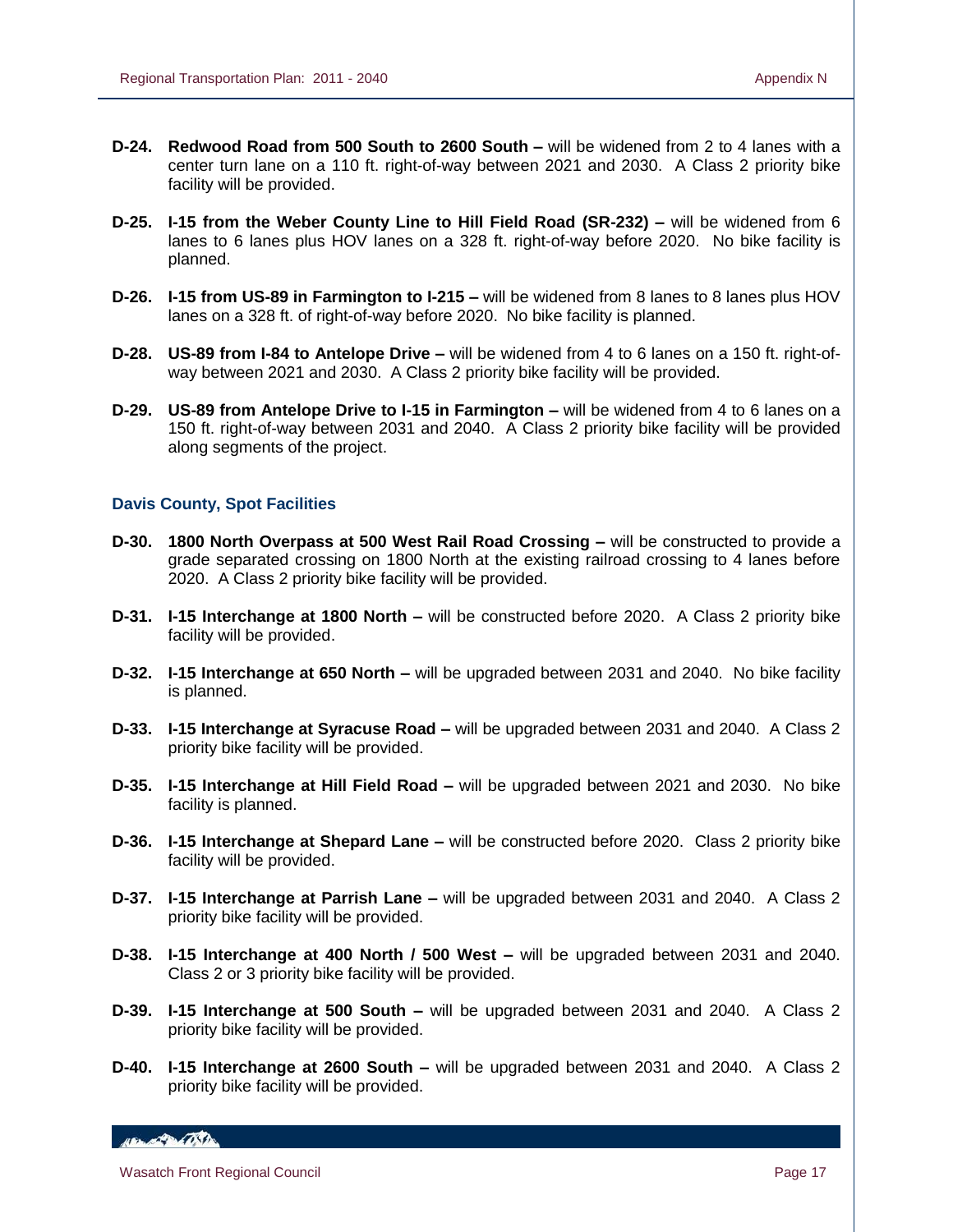- **D-41. 2600 South / 1100 North Overpass at 1150 West Rail Road Crossing –** will be constructed to provide a grade separated crossing on 2600 North / 1100 North at the existing railroad crossing between 2021 and 2030. A Class 2 priority bike facility will be provided.
- **D-42. Legacy Parkway Interchange at Center Street –** will be constructed between 2031 and 2040. A Class 1 priority bike facility will be provided.
- **D-45. Interchange on US-89 at Antelope Drive –** will be constructed before 2020. A Class 2 priority bike facility will be provided.
- **D-46. Interchange on US-89 at Gordon Avenue –** will be constructed between 2021 and 2030. A Class 2 priority bike facility will be provided.
- **D-47. Interchange on US-89 at Oakhills Dr (SR-109) –** will be constructed between 2021 and 2030. A Class 2 priority bike facility will be provided.
- **D-48. Interchange on US-89 at 400 North in Fruit Heights –** will be constructed before 2020. A Class 2 priority bike facility will be provided.
- **D-49. Nicholl's Road Overpass at US-89 –** will be constructed to provide a grade separated crossing on Nicholl's Road over US-89 between 2031 and 2040. No bike facility is planned.

## **Weber County, East-West Facilities**

- **W-1. Skyline Drive (North) from US-89 to 450 East –** will be constructed to a 2 lane facility and a center turn lane on an 86 ft. right-of-way before 2020. A Class 3 priority bike facility will be provided.
- **W-2. Skyline Drive (North) from 450 East to 2600 North –** will be constructed to a 2 lane facility and a center turn lane on an 86 ft. right-of-way between 2021 and 2030. A Class 3 priority bike facility will be provided.
- **W-3. 1700 North from US-89 to 400 East –** will be constructed to a 2 lane facility and a center turn lane on a 66 ft. right-of-way between 2031 and 2040. A Class 1 bike facility will be provided.
- **W-4. Larsen Lane from US-89 / Wall Avenue to 400 East –** will be widened from 2 to 4 lanes and a center turn lane on an 89 ft. right-of-way between 2031 and 2040. No bike facility is planned.
- **W-5. Pioneer Road (400 North) from I-15 to 1200 West –** will be re-striped from 2 to 4 lanes and a center turn lane on a 110 ft. right-of-way before 2020. A Class 2 priority bike facility will be provided.
- **W-6. 1200 South from SR-67 (North Legacy Corridor) to 4700 West –** will be widened from 2 to 4 lanes on a 110 ft. right-of-way between 2031 and 2040. A Class 2 priority bike facility will be provided.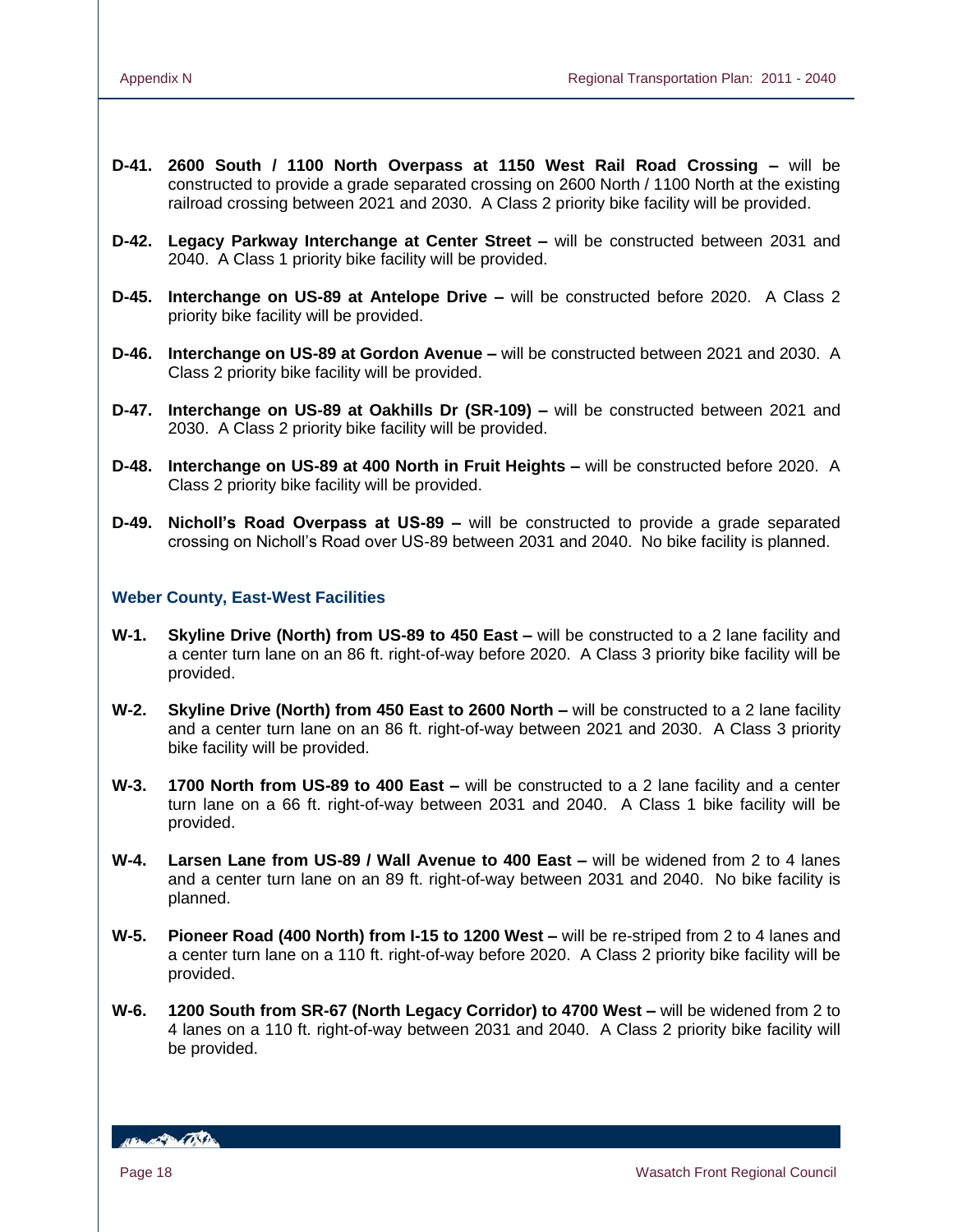- **W-7. 1200 South from 4700 West to I-15 –** will be widened from 2 to 4 lanes on a 110 ft. right-ofway between 2021 and 2030. A Class 2 priority bike facility will be provided.
- **W-8. 20th Street from Wall Avenue to Harrison Boulevard –** will include operational improvements before 2020. No bike facility is planned.
- **W-9. 21st Street from Wall Avenue to Adams Avenue –** will include operational improvements before 2020. No bike facility is planned.
- **W-10. 24th Street from I-15 to Lincoln Avenue –** will be widened from 2 to 4 lanes on a 110 ft. right-of-way between 2021 and 2030. A Class 3 priority bike facility will be provided.
- **W-11. 2550 South from I-15 to 3500 West –** will be widened from 2 to 4 lanes on an 86 ft. right-ofway between 2031 and 2040. A Class 3 priority bike facility will be provided.
- **W-12. Country Hills Drive from Adams Avenue to Gramercy Avenue –** will be widened from 2 to 4 lanes with a center turn lane on a 99 ft. right-of-way before 2020. A Class 2 priority bike facility will be provided.
- **W-13. 4000 South (SR-37) from SR-67 (North Legacy Corridor) to 1900 West (SR-126) –** will be widened from 2 to 4 lanes with a center turn lane on a 110 ft. right-of-way between 2021 and 2030. A Class 3 priority bike facility will be provided.
- **W-14. Midland Drive (SR-108) from 3500 West to 1900 West (SR-126) –** will be widened from 2 to 4 lanes with a center turn lane on a 110 ft. right-of-way before 2020. A Class 3 priority bike facility will be provided.
- **W-16. Riverdale Road (SR-26) from 1900 West (SR-126) to I-84 –** will be widened from 4 to 6 lanes with a center turn lane on a 120 ft. right-of-way before 2020. A Class 3 bike facility will be provided.
- **W-17. 5600 South / 5500 South from 5900 West in Hooper to 3500 West –** will be widened from 2 to 4 lanes with a center turn lane on an 86 ft. right-of-way between 2021 and 2030. A Class 3 priority bike facility will be provided.
- **W-18. 5600 South from 3500 West to 1900 West (SR-126) –** will be widened from 2 to 4 lanes with a center turn lane on a 99 ft. right-of-way between 2021 and 2030. A Class 2 or 3 priority bike facility will be provided.

#### **Weber County, North-South Facilities**

- **W-19. SR-67 (North Legacy Corridor) from I-15 (North) to 4000 South –** will preserve a 220 ft. right-of-way before 2020.
- **W-20. SR-67 (North Legacy Corridor) from 4000 South to the Davis County Line –** will preserve a 220 ft. right-of-way before 2020.
- **W-21. SR-67 (North Legacy Corridor) from 4000 South to 5500 South –** will be constructed as a 4 lane freeway on a 220 ft. right-of-way between 2031 and 2040. A Class 1 priority bike facility will be provided.

150 Barbon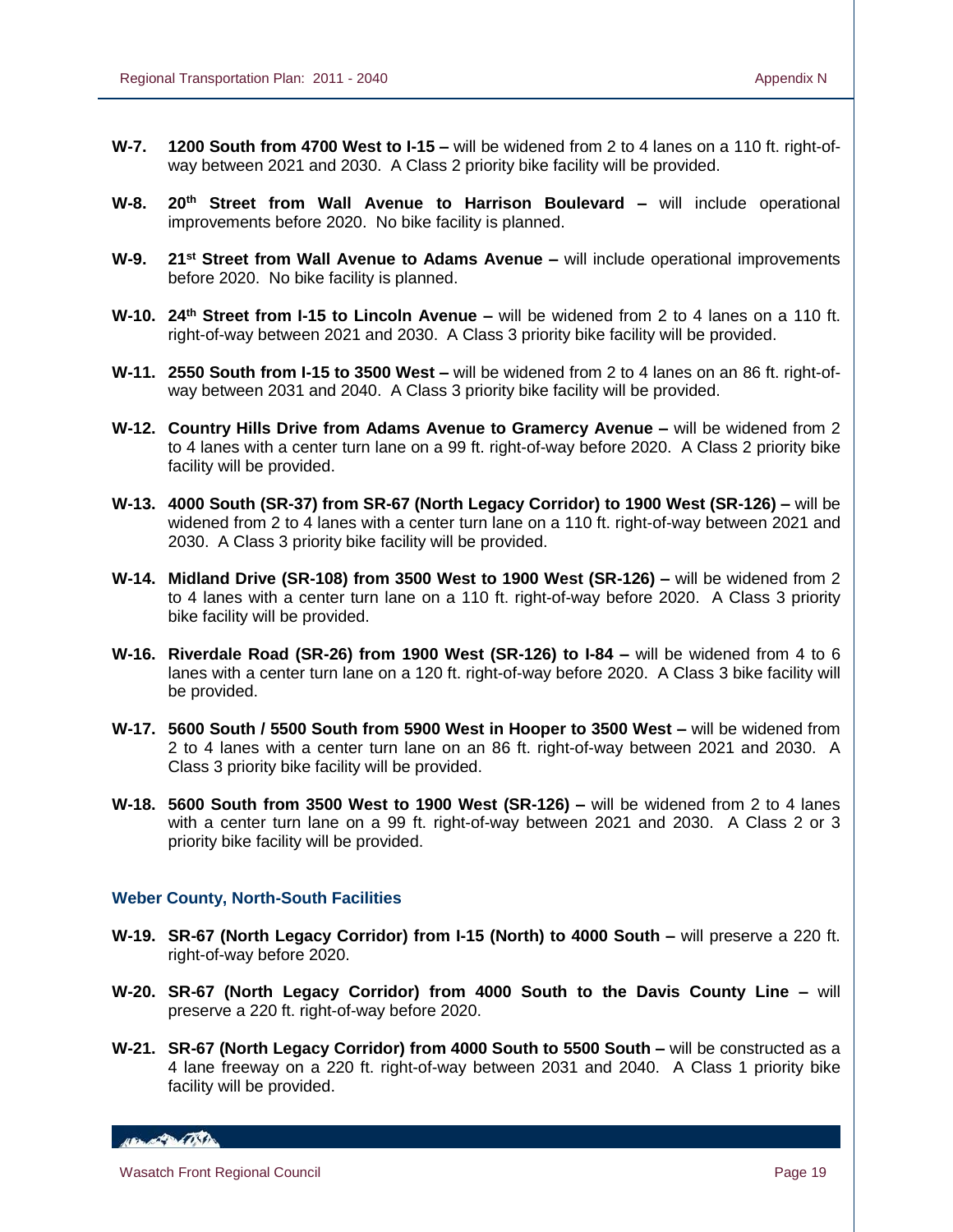- **W-22. SR-67 (North Legacy Corridor) from 5500 South to the Davis County Line –** will be constructed as a 4 lane freeway on a 220 ft. right-of-way between 2021 and 2030. A Class 1 priority bike facility will be provided.
- **W-23. 4700 West from 1200 South to 4000 South –** will be widened from 2 to 4 lanes with a center turn lane on a 110 ft. right-of-way between 2031 and 2040. A Class 1 or 2 bike facility will be provided along segments of the project.
- **W-24. 4700 West from 4600 South to 4800 South –** will be constructed as 2 lanes with a center turn lane on a 66 ft. right-of-way before 2020. No bike facility is planned.
- **W-25. 3500 West from 1200 South to Midland Drive –** will include operational improvements between 2021 and 2030. A Class 3 priority bike facility will be provided.
- **W-26. 3500 West (SR-108) from Midland Drive to the Davis County Line –** will be widened from 2 to 4 lanes with a center turn lane on a 110 ft. right-of-way before 2020. A Class 3 priority bike facility will be provided.
- **W-27. 1900 West / 2000 West (SR-126) from 2700 North to1200 South –** will be widened from 2 to 4 lanes with a center turn lane on a 120 ft. right-of-way between 2031 and 2040. A Class 3 priority bike facility will be provided.
- **W-28. 1900 West (SR-126) from Riverdale Road to 5600 South –** will be widened from 4 to 6 lanes with a center turn lane on a 113 ft. right-of-way before 2020. A Class 3 priority bike facility will be provided.
- **W-29. I-15 from the Box Elder County Line to 2700 North –** will be widened from 4 to 6 lanes on a 328 ft. of right-of-way between 2031 and 2040. No bike facility is planned.
- **W-30. I-15 from I-84 to the Davis County Line –** will be widened from 6 lanes to 6 lanes plus HOV lanes on a 328 ft. right-of-way before 2020. No bike facility is planned.
- **W-31. 600 West from Elberta Drive to 2600 North –** will include operational improvements between 2021 and 2030. A Class 3 bike facility will be provided.
- **W-32. Adams Avenue from US-89 / Washington Boulevard to the Washington Terrace City Limits –** will be widened from 2 to 4 lanes and a center turn lane on a 99 ft. right-of-way between 2021 and 2030. No bike facility is planned.
- **W-33. 450 East / 400 East from 3300 North to 2600 North –** will be widened from 2 to 4 lanes on an 89 ft. right-of-way before 2020. A Class 3 bike facility will be provided.
- **W-34. Monroe Boulevard from 3100 North to 1300 North –** will be constructed as a 2 or 4 lane facility and a center turn lane on an 86 ft. right-of-way between 2031 and 2040. A Class 3 bike facility will be provided along segments of the project.
- **W-35. Harrison Boulevard from 2600 North to 12th Street –** will include operational improvements between 2021 and 2030. A Class 3 priority bike facility will be provided along segments of the project.

**Branch De Children**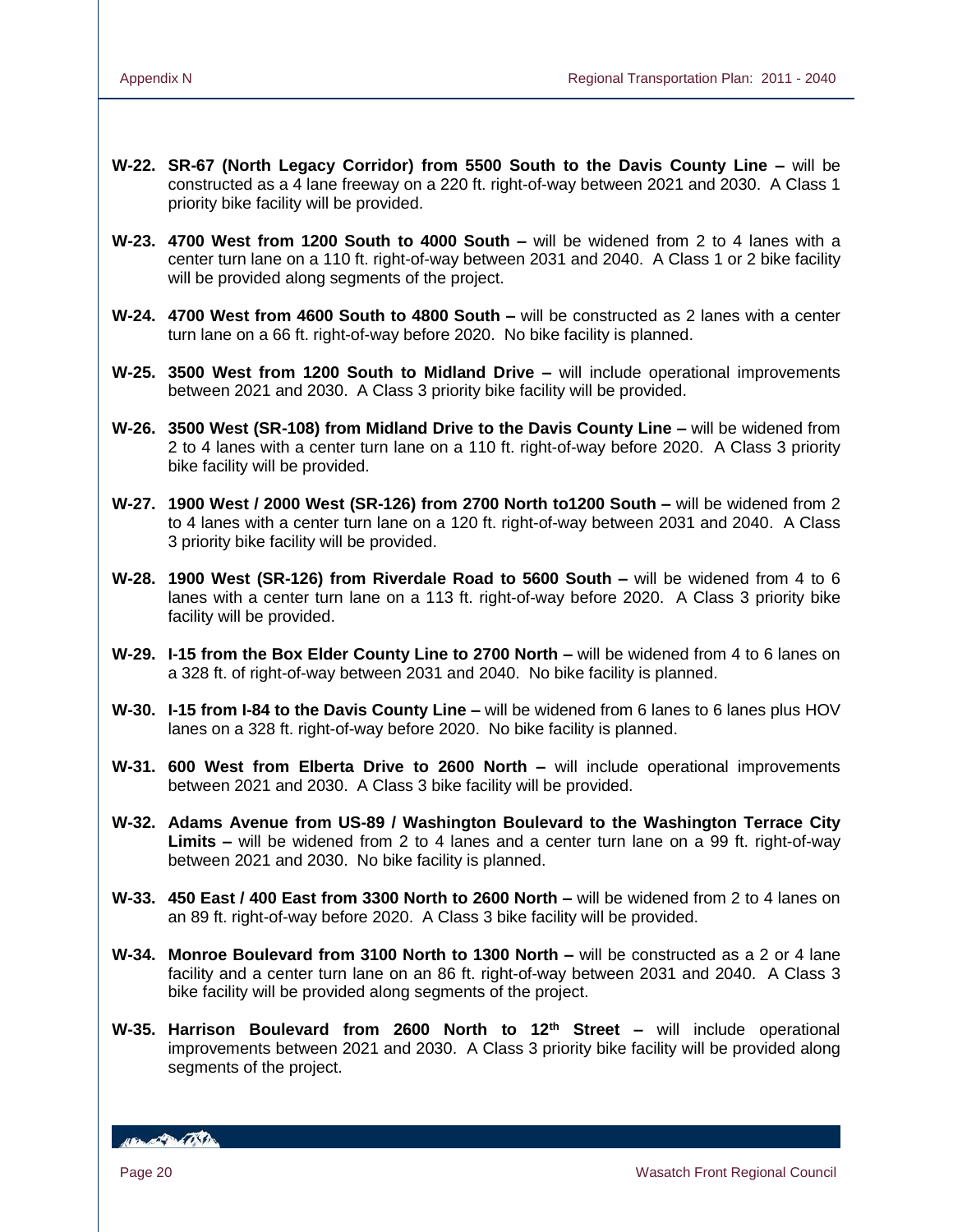- **W-36. Harrison Boulevard from 12th Street to Country Hills Drive –** will include operational improvements before 2020. A Class 2 priority bike facility will be provided along segments of the project.
- **W-37. Harrison Boulevard from Country Hills Drive to US-89 –** will be widened from 4 to 6 lanes on a 123 ft. right-of-way between 2031 and 2040. A Class 2 priority bike facility will be provided along segments of the project.
- **W-38. US-89 from Harrison Boulevard to I-84 –** will be widened from 4 to 6 lanes on a 120 ft. right-of-way between 2021 and 2030. A Class 2 priority bike facility will be provided.
- **W-39. Skyline Drive from Fern Drive to 4600 South and the Ogden City Limits to Eastwood Boulevard –** will be constructed as 2 lanes with a center turn lane on an 80 ft. right-of-way before 2020. A Class 3 priority bike facility will be provided.

## **Weber County, Spot Facilities**

- **W-41. I-15 Interchange at 24th Street –** will be upgraded between 2021 and 2030. A Class 3 priority bike facility will be provided.
- **W-42. I-15 Interchange at Riverdale Road (SR-26) –** will be upgraded before 2020. No bike facility is planned.
- **W-43. I-15 Interchange at 5600 South –** will be upgraded between 2031 and 2030. A Class 2 or 3 bike facility will be provided.
- **W-44. US-89 Interchange at I-84 –** will be upgraded between 2031 and 2030. A Class 2 priority bike facility will be provided.

# **Salt Lake County Unfunded Projects, East-West Facilities**

- **S-26. 6200 South from SR-111 to Mountain View Corridor –** will be widened from 4 to 6 lanes with a center turn lane and parking on a 110 ft. right-of-way if future funds are identified. A Class 1 or 2 bike facility will be provided.
- **S-33. New Bingham Highway from 10200 South to 9000 South –** will be widened from 2 to 4 lanes with a center turn lane and parking on a 110 ft. right-of-way if future funds are identified. No bike facility is planned.
- **S-44. 11400 South from Bangerter Highway to I-15 –** will be widened from 4 to 6 lanes with a center turn lane and parking on a 123 ft. right-of-way if future funds are identified. A Class 2 priority bike facility will be provided.

## **Salt Lake County Unfunded Projects, North-South Facilities**

**S-60. Mountain View Corridor from I-80 to SR-201 –** will be constructed as a 4 lanes arterial road on a 328 ft. right-of-way if future funds are identified. No bike facility is planned.

HELL POLICE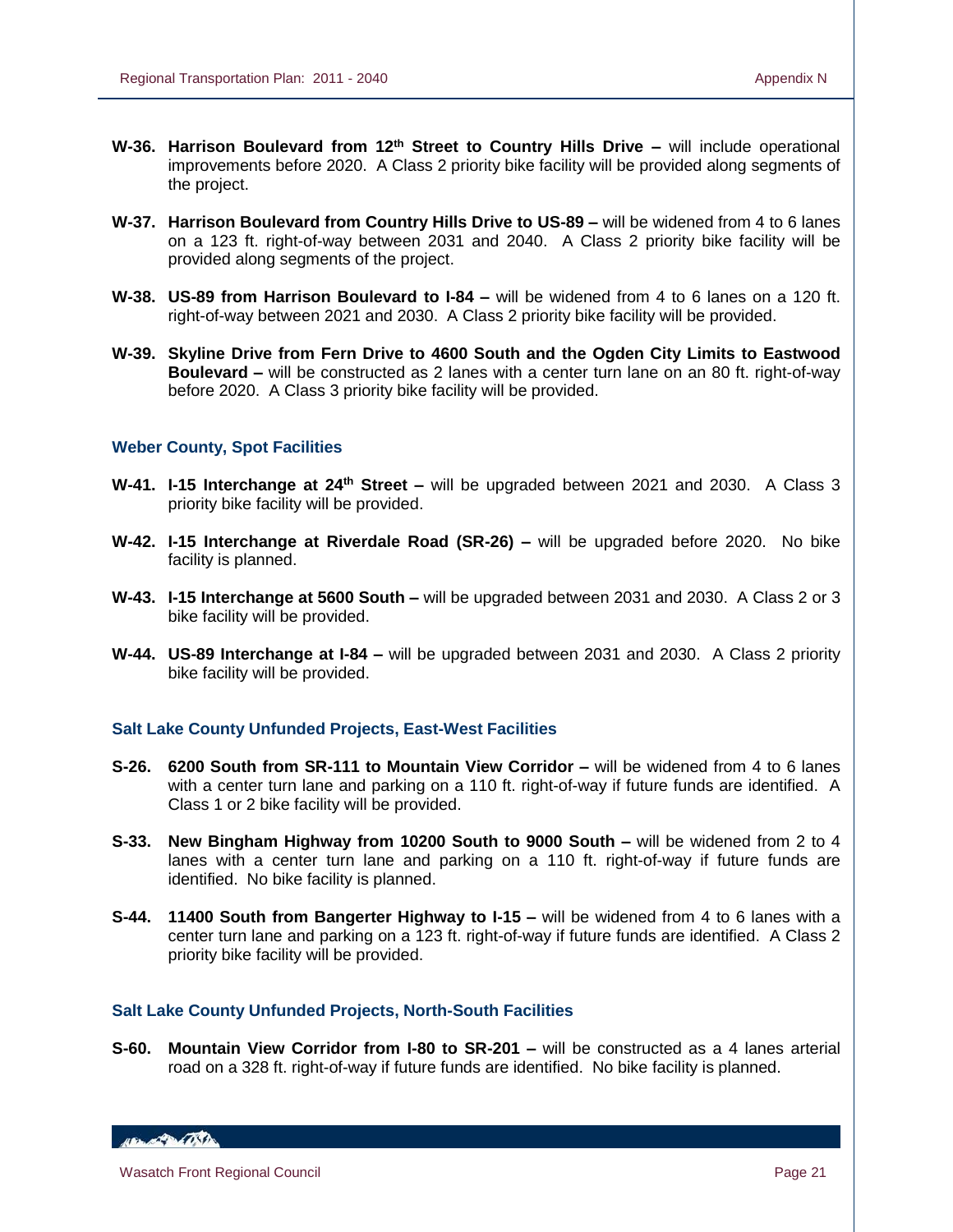- **S-65. Mountain View Corridor from I-80 to SR-201 –** will be widened from 4 to 6 lanes with interchanges on a 328 ft. right-of-way if future funds are identified. No bike facility is planned.
- **S-102. 600 West from Bangerter Highway to 14600 South –** will be constructed as 2 lanes with a center turn lane on a 70 ft. right-of-way if future funds are identified. No bike facility is planned.

# **Salt Lake County Unfunded Projects, Spot Facilities**

- **S-129. I-80 Interchange at 5600 West –** will be upgraded if future funds are identified. A Class 2 priority bike facility will be provided.
- **S-132. Bangerter Highway Interchange at California Avenue –** will be constructed as a new interchange, converting Bangerter Highway to a freeway if future funds are identified. A Class 2 priority bike facility will be provided.
- **S-134. Bangerter Highway Interchange at Lake Park Boulevard (2700 South) –** will be constructed as a new interchange, converting Bangerter Highway to a freeway if future funds are identified. A Class 1 bike facility will be provided.
- **S-135. Bangerter Highway Interchange at 3100 South –** will be constructed as a new interchange, converting Bangerter Highway to a freeway if future funds are identified. A Class 3 bike facility will be provided.
- **S-136. Bangerter Highway Interchange at 3500 South –** will be constructed as a new interchange, converting Bangerter Highway to a freeway if future funds are identified. No bike facility is planned.
- **S-137. Bangerter Highway Interchange at 4100 South –** will be constructed as a new interchange, converting Bangerter Highway to a freeway if future funds are identified. A Class 2 priority bike facility will be provided.
- **S-138. Bangerter Highway Interchange at 4700 South –** will be constructed as a new interchange, converting Bangerter Highway to a freeway if future funds are identified. A Class 3 bike facility will be provided.
- **S-139. Bangerter Highway Interchange at 5400 South –** will be constructed as a new interchange, converting Bangerter Highway to a freeway if future funds are identified. A Class 3 priority bike facility will be provided.
- **S-153. 2700 West Overpass at SR-201 –** will be constructed as a 2 lane overpass if future funds are identified. A Class 2 priority bike facility will be provided.
- **S-159. 14600 South Railroad Structure at the Denver & Rio Grande Western –** will be reconstructed and realigned to allow 14600 South to be widened to a full 2 lanes if future funds are identified. A Class 2 priority bike facility will be provided.
- **S-162. I-215 Interchange at 4500 South (East) –** will be upgraded if future funds are identified to provide on and off ramps in the northbound direction. A Class 2 bike facility will be provided.

**Branch De Children**